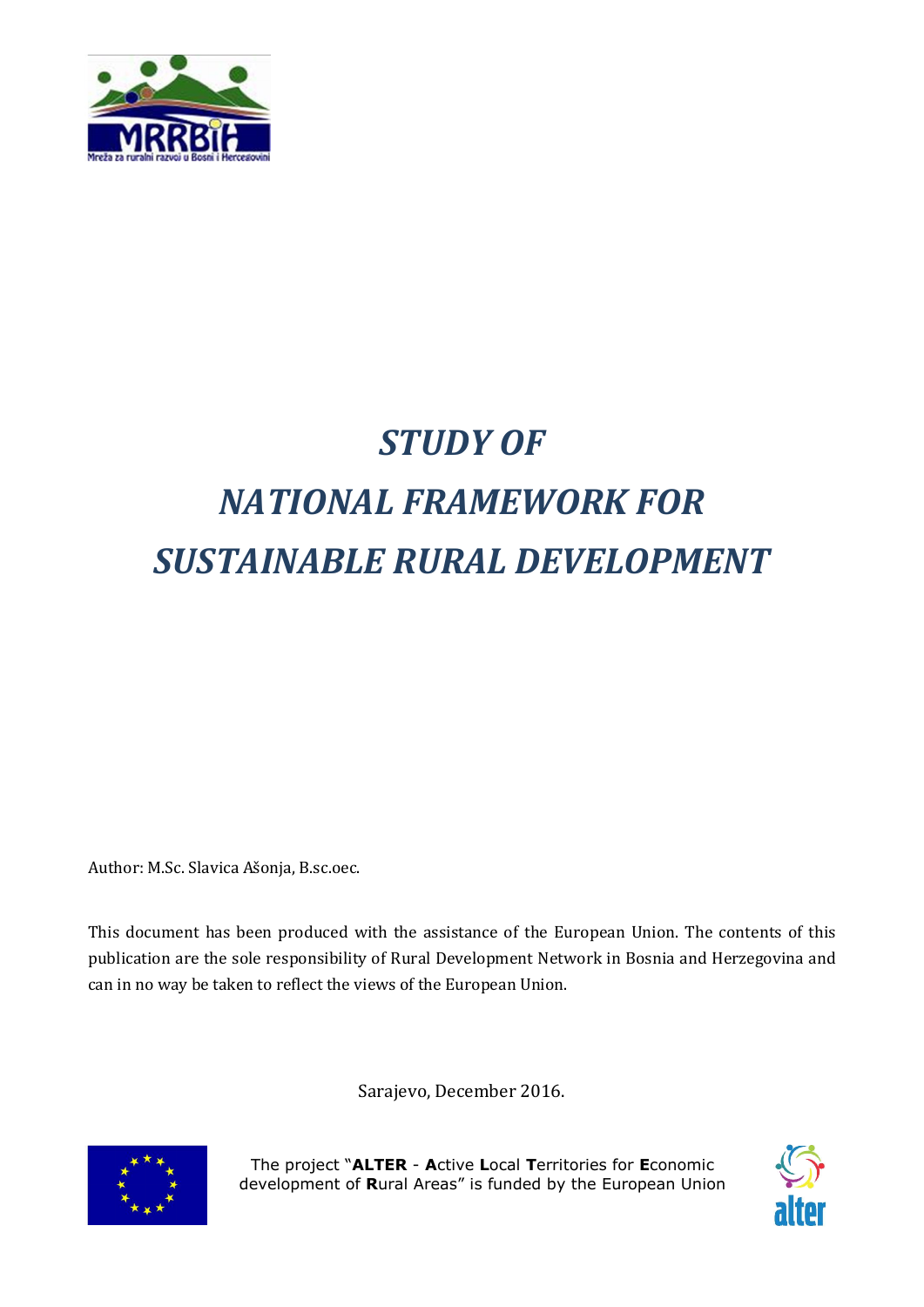## **Contents**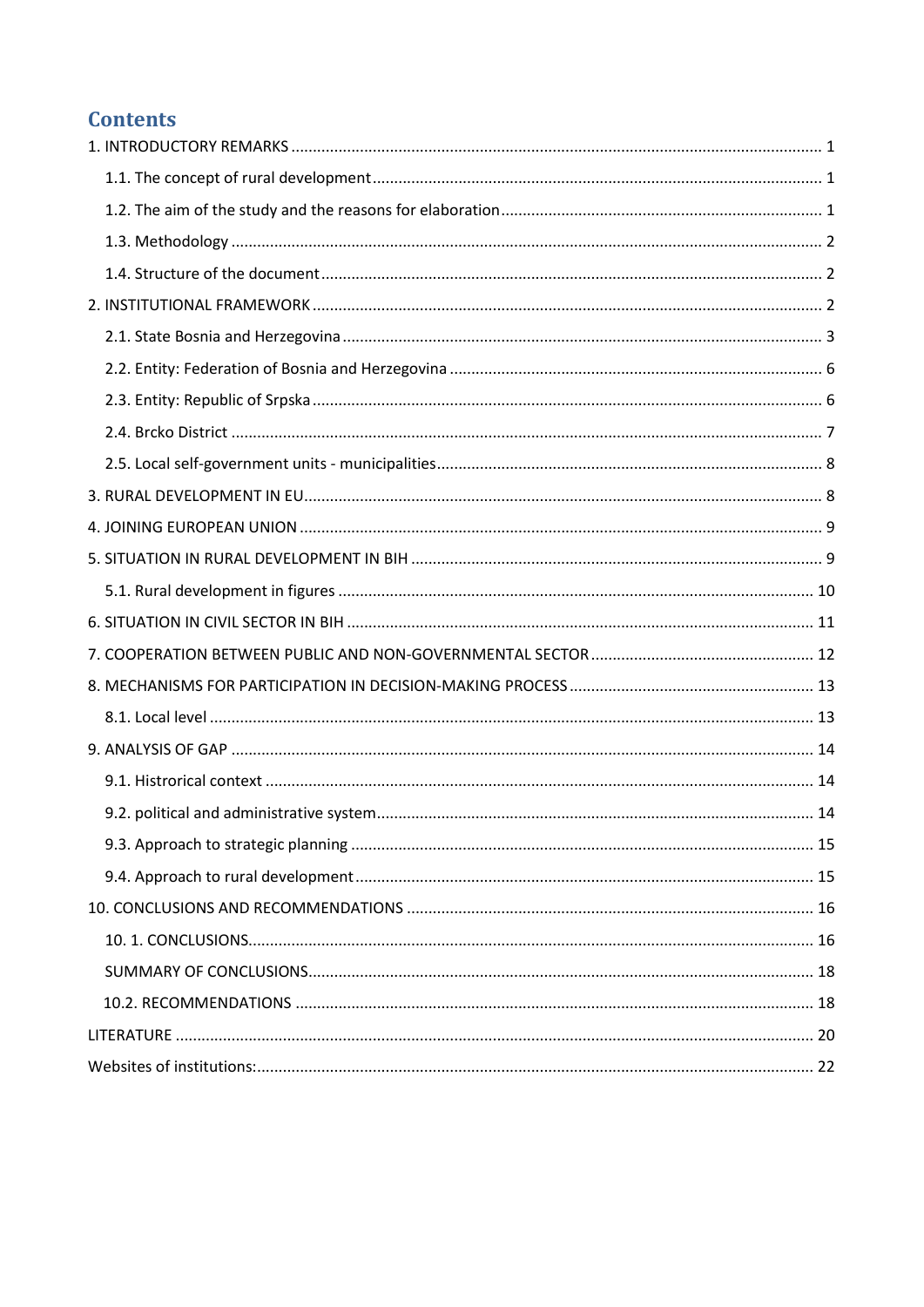## 1. INTRODUCTORY REMARKS

#### 1.1. The concept of rural development

The concept of development is defined as the achievement of rapid economic growth, to increase the quality of life of many inhabitants and achieve global political goals. It implies that the rural development is a process that promotes the economic, social and political life of the inhabitants of certain rural area, narrower (village, small town) or wider (certain regions).

Usually demographic and economic indicators are combined in determining rurality. According to the categorization of the EU, the 'rural' area is considered an area with a population density of up to 150 inhabitants per  $km^2$ , so the basis for determining is the demographic indicator. However, in determining the rurality it is necessary to take into account other indicators, such as the size of settlements, professional structure and dominant production in the area. The basic difference is the population density which causes all other differences. The main conclusion is that distinctive demographic characteristics are not the cause but the consequence of the economic differences between rural and urban.

The term and the concept of rural development, as we understand it today, and interpret, is the modern concept which appeared in the developed countries in the last few decades as an attempt to resolve the complex problems of rural communities. The reason for the introduction of this approach is unbalanced territorial development, which is considered the main cause of poverty. Models of rural development are in a constant process of evolution, finding the best possible solutions to meet the needs of the rural population. Also, and most importantly, with respect to demographic factors mentioned at the beginning, the main goal of rural development policy is to improve the living conditions of the population in rural areas and consequently reduce depopulation and improve the age structure in favor of the younger population.

#### 1.2. The aim of the study and the reasons for elaboration

The aim of this study is to create the conclusions and recommendations for civil society organizations, based on the analysis of the national legislative and strategic framework in Bosnia and Herzegovina, for the possibility of improving the framework for sustainable rural development in Bosnia and Herzegovina and the achievement of standards for approaching EU. The existing legislative and strategic solutions for rural development in Bosnia and Herzegovina are the result of socio-economic and political changes that have occurred primarily in the last twenty years (post-war society, transition, political crises). However, even before that period, the economic and political oscillations in Yugoslavia influenced the changes of social structures in rural and urban areas. Therefore, the analysis and recommendations must take into account the specific socio-economic and political framework, tradition, mentality, public awareness and many other factors specific to Bosnia and Herzegovina. The situation is further complicated by the complex political organization, which, particularly in the field of rural development, does not have an adequate solution.

In connection with the subject of this study, it is important to emphasize that the modern concept of rural development is based on participatory democracy. The models of rural development have incorporated mechanisms which allow the participation of all stakeholders in the planning and implementation of rural development policy. Participation is achieved through the legitimate representatives of specific interest groups, from public, private or civil authorities. For each of these groups it is important to recognize the real power that they have in "negotiating" process with the final decision makers for strategies and policies, and with the appropriate public authorities. Civil society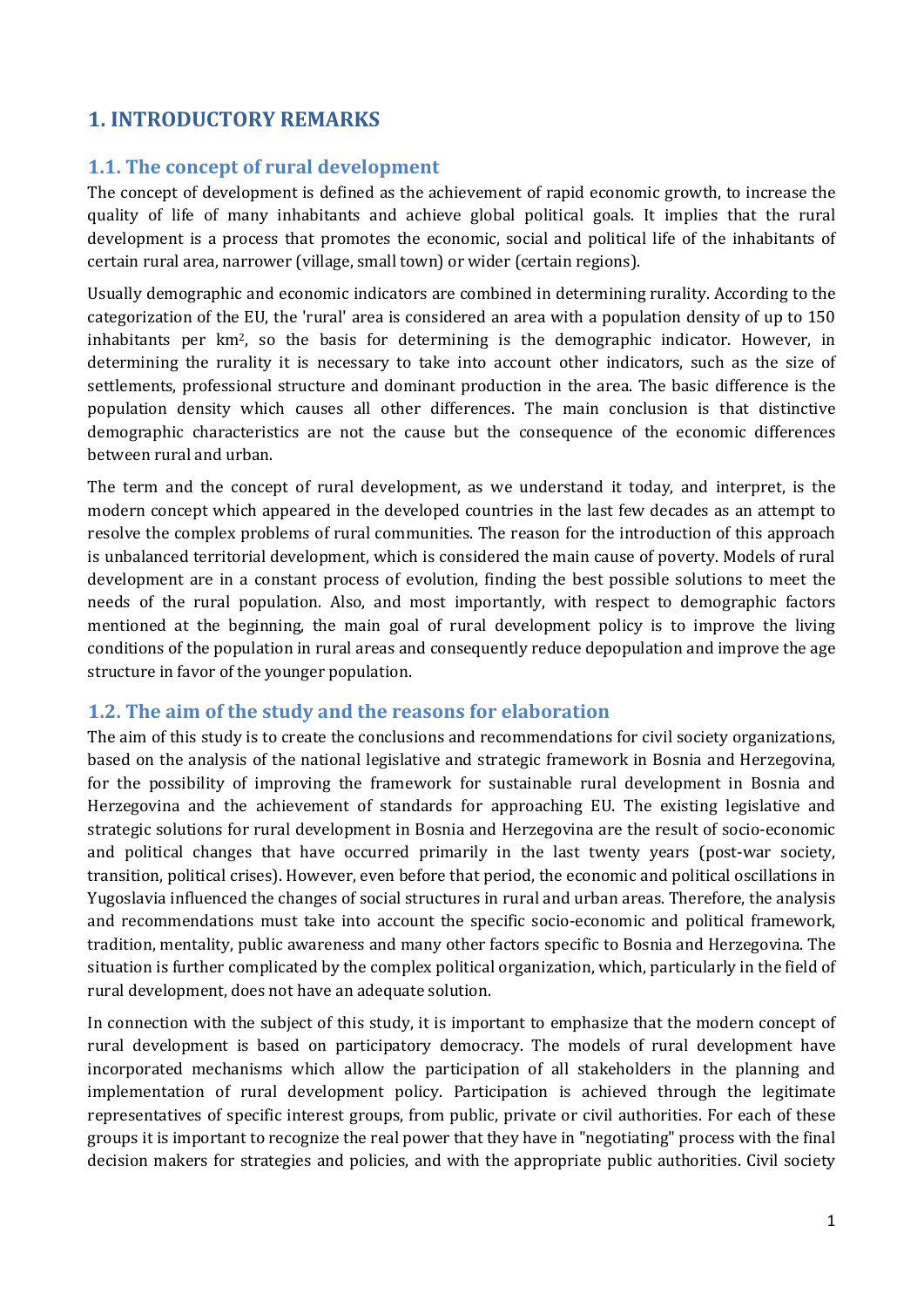organizations have the possibility and the obligation to participate in a better and more efficient way in the process of rural development.

The Study was prepared within the project entitled "ALTER - Active Local Territories for Economic development of Rural areas" which was financially supported by EU. The overall objective of the project is: "To stimulate an enabling legal and financial environment for civil society, to empower civil society to be effective and accountable independent actors, and to improve their capacity to dialogue with Governments in order to influence policy and decision-making processes in sustainable development of rural communities and to hold them accountable for their performance towards citizens and society at large."

Specific objective 1: To strengthen the capacity of CSOs and CSO networks which contribute to sustainable socio-economic development of rural areas in the Western Balkans and Turkey to participate actively in policy planning and implementation; to build a strong civil society in rural areas; and to enhance regional development through networking and cooperation.

Specific objective 2: To build partnership of CSOs and CSO networks with public institutions and their involvement in decision making and governance processes, for the well-being of rural communities in those countries.

#### 1.3. Methodology

The methods used in the preparation of the study are:

(1) The collection and analysis of relevant literature and documentation, and the circumstances related to rural development in Bosnia and Herzegovina and the European Union.

(2) The collection and analysis of data, information and research from relevant institutions and organizations related to rural development in Bosnia and Herzegovina and the European Union.

#### 1.4. Structure of the document

The document is structured in such a way that after the introductory remarks in the first part of the document provides an overview of the situation and policies relevant to the subject of the study, namely: institutional framework with responsibilities for rural development policy, rural development situation and the state of civil society and its cooperation with the public sector, as well as EU rural development policy and the accession process of BiH.

In the second part of the document, a brief analysis of GAP is given between the current situation and the potential desired state with the key reasons which are relevant for the rural development in the context of the legal and strategic framework.

In the third part of the document, the main conclusions were given that determine the present situation and represent a starting point for further activities of the NGO sector. Finally recommendations are given to non-governmental sector, especially to organizations which operate in the field of rural development respecting all the facts and limitations specified in the full text.

## 2. INSTITUTIONAL FRAMEWORK

The current territorial-administrative organization of Bosnia and Herzegovina is a result of the Dayton Peace Agreement in 1995, by which Bosnia and Herzegovina was created as a highly decentralized state with two constituent entities-the Federation of BiH (51% of the territory) and the Republic of Srpska (49% of the territory). Brcko, which has been the subject of disputes and international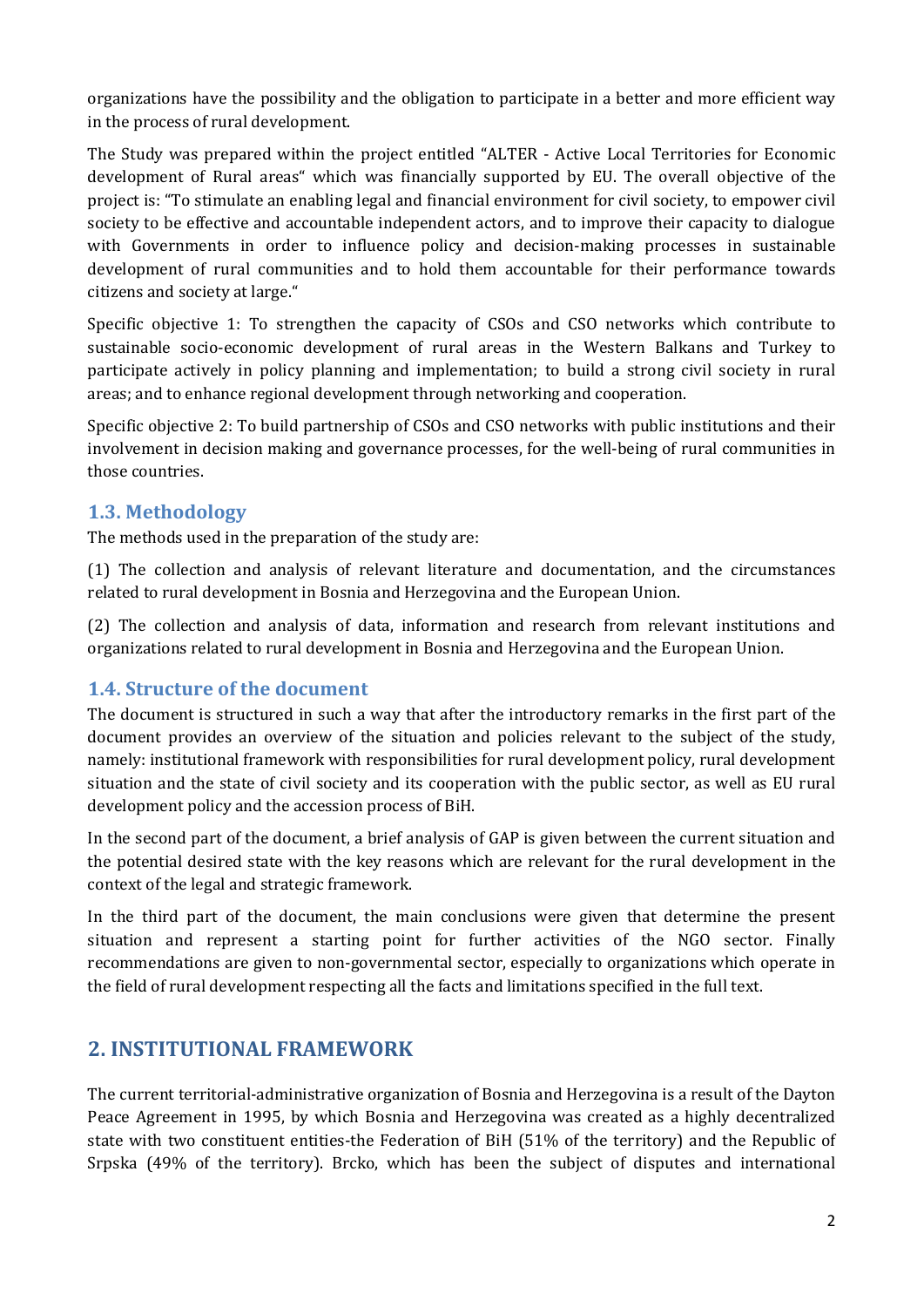arbitrage, was proclaimed as a district in 2000, so that the state of Bosnia and Herzegovina consists of two entities and Brcko District.

Federation of BiH is an entity which consists of 10 cantons<sup>1</sup>, and they are administratively divided into 84 municipalities. The Republic of Srpska is an entity which is administratively divided into regions<sup>2</sup>, and the regions are further divided into 63 municipalities.

In Bosnia and Herzegovina, the power is exercised at the state level, level of entities, Brcko District, cantons, cities and municipalities. The legislative power is given to the state, entities, Brcko District and cantons in FBiH, which means that in Bosnia and Herzegovina there are 14 legislative bodies. The entities have their own constitution, which should be consistent with the Constitution of Bosnia and Herzegovina.

The institutional framework for the implementation of rural development policy has been defined at all levels of government. At the level of Bosnia and Herzegovina, the rural development policy is under the jurisdiction of the Ministry of Foreign Trade and Economic Relations with the Council of Ministers. At the level of the entities, that jurisdiction is given to the entity ministries - in the Federation of BiH Federal Ministry of Agriculture, Water Management and Forestry and at the cantonal level to the relevant ministries. In the Republic of Srpska that jurisdiction is under the Ministry of Agriculture, Forestry and Water Management. In Brcko District Department of Agriculture, Forestry and Water Management. From the title of executive bodies - ministries it is obvious that "rural development" is not a part of the name of any ministry in BiH. Although the concept of rural development is multisectoral, related to all aspects of life and work in rural areas, it is primarily associated with agriculture in the domain of politics in most countries. On one hand the reason for this is the core activity, ie. agriculture, which is the economic basis for the creation of new values, on the other hand only a modern concept of rural development makes a distinction between the villages and rural areas, but it is historically linked to agriculture. Rural development is actually improvement of living standards of rural residents regardless of whether they provide for living from agriculture or from other sources3. Rural development has its own economic, social and public component, and binding rural development to primarily agriculture gives it completely wrong connotation in the above-mentioned institutional and political solutions4.

#### 2.1. State Bosnia and Herzegovina

*Institutional jurisdiction5:* Ministry of Foreign Trade and Economic Relations at the Council of Ministers, which is responsible for the performance of duties and tasks related to defining policy, basic principles, coordinating activities and harmonization of the plans of the entity authority bodies with the institutions at the international level in the field of rural development.

 <sup>1</sup> Cantons in FBiH: Una-Sana Canton, Posavina Canton, Tuzla Canton, Zenica-Doboj Canton, Bosnian-Podrinje Canton, Central-Bosnian Canton, Herzegovina-Neretva Canton, West Herzegovina Canton, Sarajevo Canton and Canton 10 <sup>2</sup> Regions in the Republic of Srpska are: Banja Luka, Doboj, Bijeljina, Pale and Trebinje

 $3$  53% of rural households have income from employment, 50% of them receive social benefits, while only 9% of them realized cash income from agriculture, which on average account for about 6% of total household income. Source: UNDP, "Rural Development in Bosnia and Herzegovina: Myth and Reality", 2013.

<sup>&</sup>lt;sup>4</sup> Among the states that were established from the former Yugoslavia, only in Montenegro there is a Ministry of Agriculture and Rural Development. In other states in the Southeast Europe, Rural Development has found its place in the name of the ministry, alone or with other sectors in Romania (Ministry of Agriculture and Rural Development), Greece (Ministry for Rural Development and Food), Albania (Ministry of Agriculture, Rural Development and Water), Hungary (Ministry of Rural development). In Serbia, Croatia, Slovenia and Bulgaria, there are rural development

sectors / departments within the ministries of agriculture.<br><sup>5</sup> Source: official website of the Ministry of Foreign Trade and Economic Relations BiH www.mvteo.gov.ba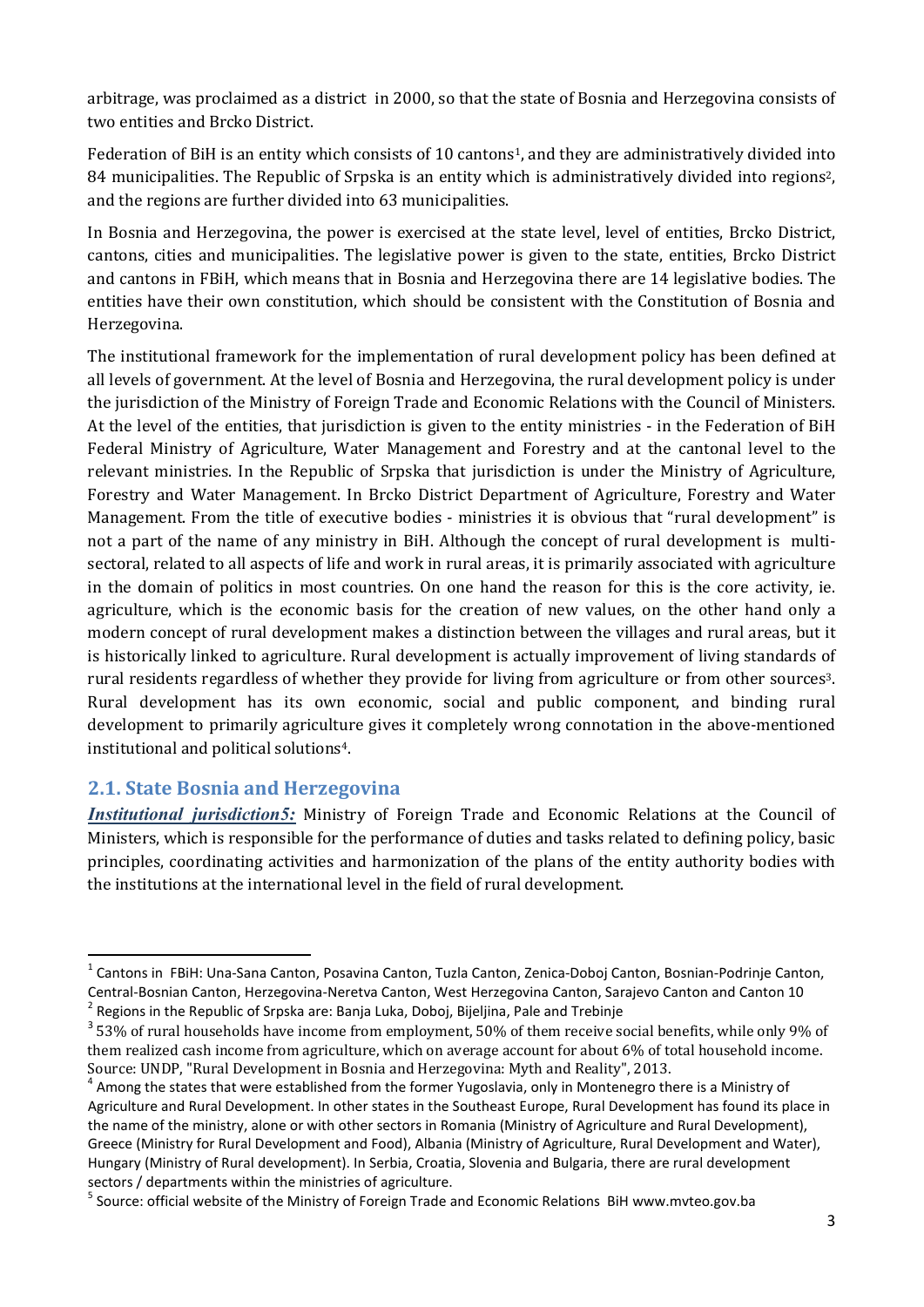Within the Ministry there is a Department of Agriculture, food, forestry and rural development. Activities related to rural development are performed within the Department for Coordination of Policy of Agriculture, Food and Rural Development. Department provides all the necessary services and functions that enable the Ministry for the following activities:

- To take over a coordinating role in defining and agreeing the framework of institutional structures, jurisdictions, responsibilities, reporting system, development of regulations, coordination mechanisms, consultation processes, rights, obligations and measures for implementation at all levels of government in BiH involved in rural development;

- To prepare making of documents for strategic planning of rural development and operational programs; preparation of measures and operational framework plan for the coordinated introduction of measures which are compatible with the three main categories of rural development measures which will be supported according to the Council Regulation on the EU pre-accession assistance (IPARD): preparation of strategic plans and operational programs in BiH;

- To assign and coordinate the contributions to the components of the plan;

- To elaborate the proposals for defining basic indicators and indicators of achievement at different regional levels in BiH that are equivalent to levels of 1-4 Nomenclature of Territorial Units For Statistics - NUTS;

- To develop methods for identifying regions with the most serious disadvantages and their needs for different categories of measures for rural development and infrastructure;

- To coordinate development of the framework budget for implementation of relevant strategic rural development plans and operational programs;

- To coordinate preparation of the framework plan of resources and costs of providing training, publications, and information to local communities and organizations representing local communities or helping to motivate communities in rural development, including the establishment and work of organizations based on the structure of the EU LEADER (or similar schemes).

*Legal framework:* The basis for implementation of rural development policy at the level of Bosnia and Herzegovina is defined by the Law on Agriculture, Food and Rural Development in BiH6. The objectives of the Law are defined in Article 1 and they are the following:

a) To determine a framework for institutional structures, jurisdictions, responsibilities, reporting lines, regulations, coordination mechanisms, processes of consultation, rights, obligations and implementation of measures at all levels of government in Bosnia and Herzegovina (hereinafter: BiH), which are involved in developing the sector of agriculture, food and rural development;

b) To determine a framework and mechanisms to strengthen competitiveness, the quality of agricultural and food products and the application of the standards necessary to achieve more dynamic development in the agriculture, food and rural development;

c) To determine a framework and mechanisms necessary for the preparation of accession to the European Union (hereinafter: EU) and to fulfill all the requirements set by international agreements related to the sector of agriculture, food and rural development in BiH;

d) To determine a framework to ensure the coherence of sectoral strategies and agro economic policies, specific implementation measures and procedures for the coordinated development of sector of Agriculture, Food and Rural Development in BiH;

e) To determine framework objectives of the sector of agriculture and rural development and to define the framework measures necessary for their achievement.

 $^6$  "Official Gazette of Bosnia and Herzegovina" No. 50/08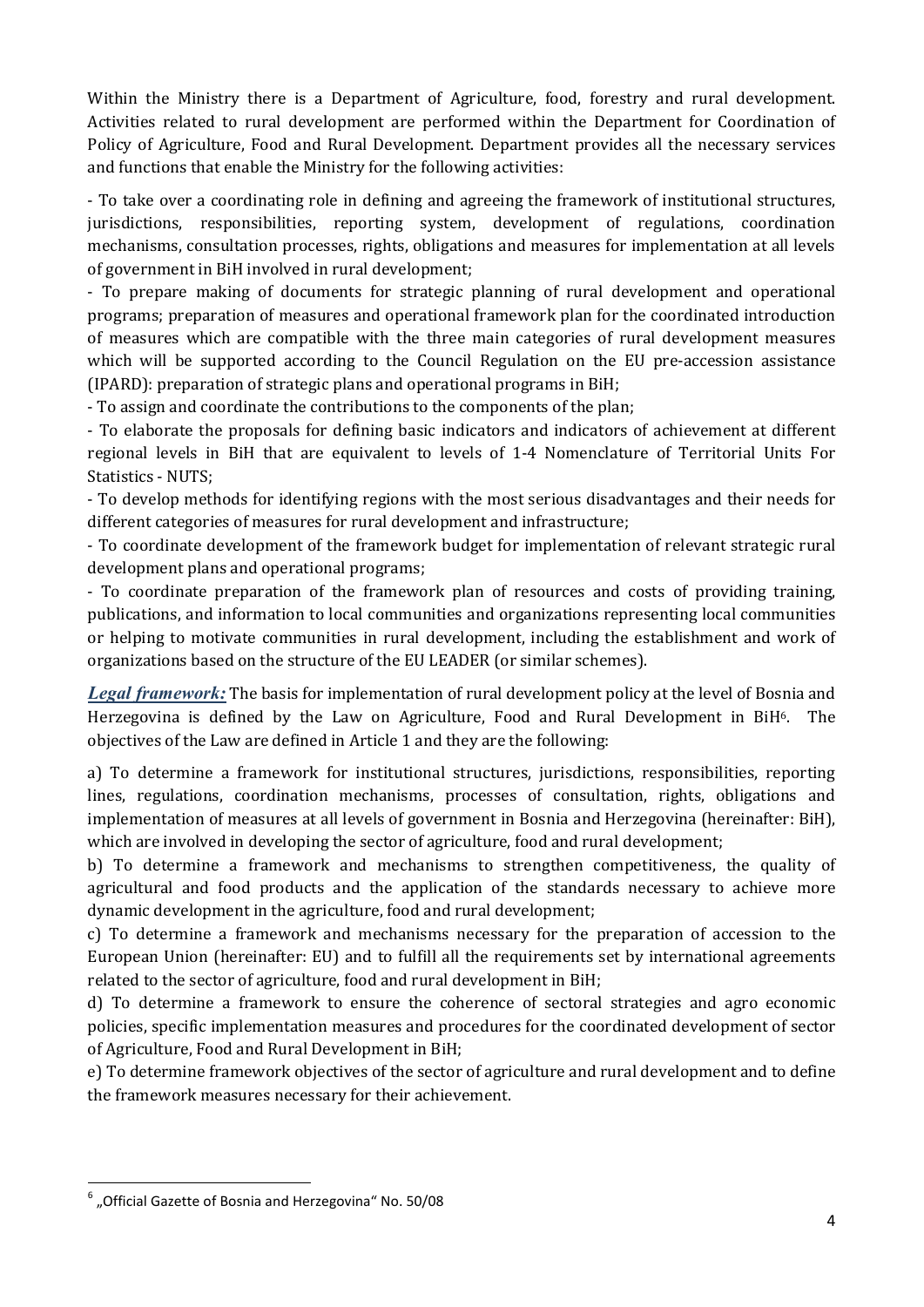It has been defined that the rural development policy measures will be gradually adapted at all levels of government in order to comply with the types of measures in the EU. The measures have been divided into three main groups:

a) Measures to increase competitiveness,

b) Measures to protect the rural ecology,

c) Measures to diversify activities in rural areas and measures to improve the quality of life in rural areas.

Measures are further elaborated in the sector strategy (Strategy for Rural Development) and the action plan.

Although this Law defines comprehensively the agricultural sector and the activities to be undertaken in order to establish a unique agricultural policy at the state level in BiH, it is not implemented in practice. Article 7 of the Law obliges MOFTER to develop policies in cooperation with the entity ministries and the Brcko District, to perform effective coherence and coordination of strategies in BiH and action plans, for the sector of rural development, among other sectors. The report of MOFTER for 2015 states that the text of amendments to the Law on Agriculture, Food and Rural Development has been prepared. Changes are related to the Articles 11 and 20 of the Law which should be deleted and are concerning the Agency for Food Safety in BiH and nutrition policy, and the reference laboratory and other bodies for testing, so that, essentially, changes do not address rural development.

*Strategic Framework:* Rural Development Strategy at the state level of BiH was never made. Activities on development of the strategy started in 2015 when the Minister of Foreign Trade and Economic Relations of BiH brought a Decision on preparation of a strategic plan for Rural Development in BiH and the Decision on the establishment of an interdepartmental committee for drafting a strategic plan for rural development in BiH7.

By creating a unique rural development strategy for BiH with the establishment of IPARD implementation structure, within the entire structure of the Decentralized Implementation System (DIS) and its accreditation by the European Commission, the prerequisites for using IPARD funds would be fulfilled. The establishment of IPARD structure was started back in 2009. The interdepartmental working groups were established in MOFTER with the task of preparing model for IPARD operational structures in BiH. Despite the intense work, the IPARD operational structures have not been established to this day. The reason is that a political agreement has not been reached. According to the institutional structure and competencies in BiH, payment support systems for agriculture and rural development are under jurisdiction of the entities. According to the provisions of the EU regulatory framework for IPARD in the candidate countries a unique structure must be established, and that means a unique structure at the state level of BiH. The possibility of the use of funds for development of agriculture and rural areas in BiH would be especially important given that the objective of these funds is to strengthen the competitiveness of agriculture of the beneficiary country, to reach the EU standards, as well as to prepare and strengthen the capacity of institutions to implement policies which are required once the Membership to the EU is obtained.

In the report of the European Commission for Bosnia and Herzegovina for 2016, it was emphasized that in the next year (2017), Bosnia and Herzegovina needs in particular to develop and adopt strategic plan at the state level for rural development and to establish national structures for obtaining

 $<sup>7</sup>$  Ministry of Foreign Trade and Economic Relations, in cooperation with the EU TAIEX, organized a workshop in April</sup> 2016 on "EU Rural Development Policy 2014-2020 and its importance for the preparation of rural development strategies in the candidate countries and potential candidates for EU membership" with participation of representatives of the Network for rural development in BiH.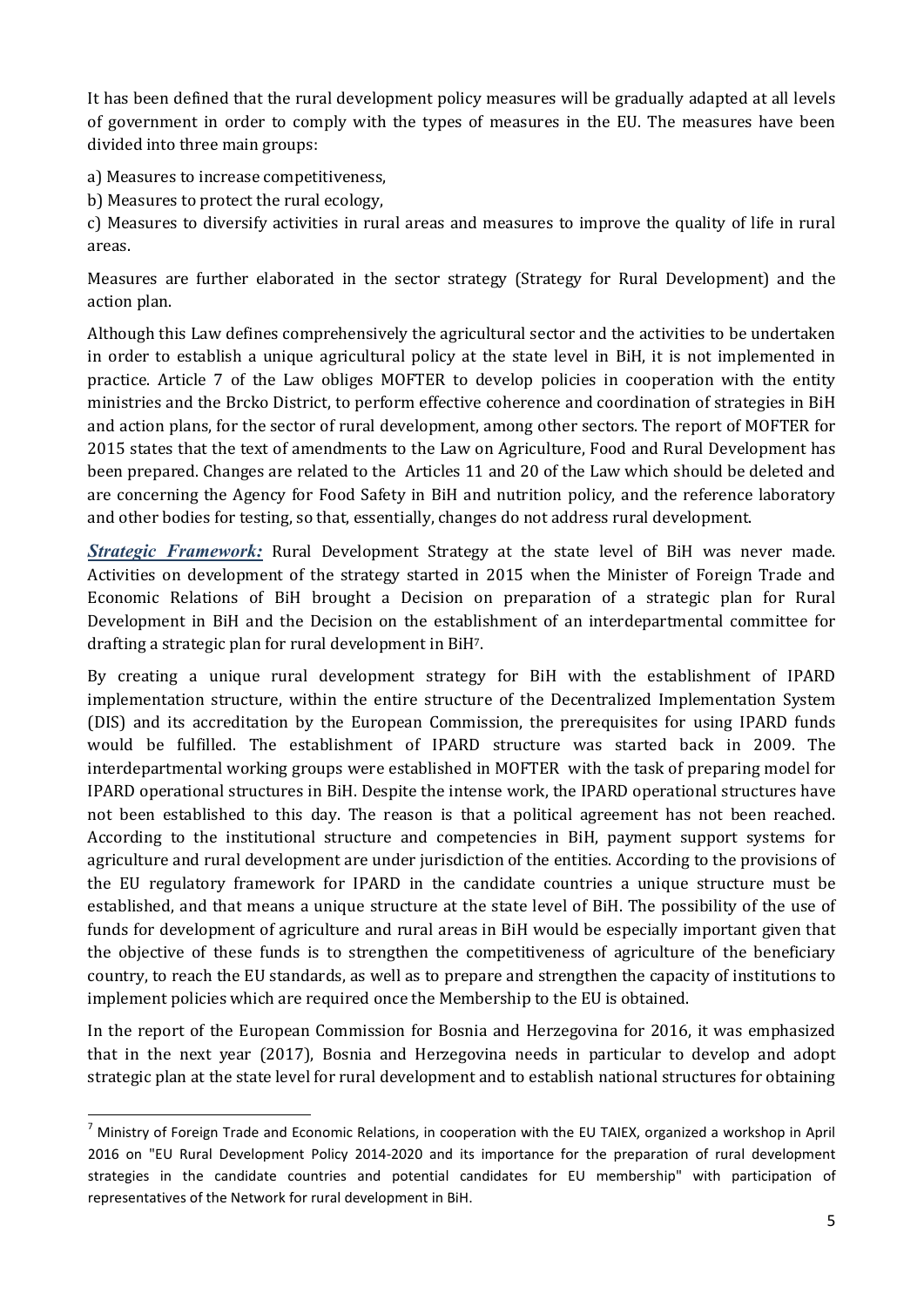pre-accession aid in the agricultural sector through Instrument for Pre-Accession Assistance for Rural Development.

#### 2.2. Entity: Federation of Bosnia and Herzegovina

*Institutional jurisdiction:* The Federal Ministry of Agriculture, Water Management and Forestry performs administrative, professional and other tasks related to the sector of rural development. In the Federation of BiH jurisdictions were further divided so that all 10 cantons have established the institutional capacities which are relevant for the rural development issues within the sector of agriculture8.

Operational activities are conducted within the Sector for rural development and agricultural extension services and also the Department for Rural Development which performs activities for preparation of strategy; harmonization of rural development policy with the EU rural development policy; cooperation with ministries at the national and cantonal levels, as well as the municipal authorities; creation and implementation of rural development measures, and monitoring and analysis of the effects.

Legal framework: The Law on Agriculture<sup>9</sup> and Law on financial support in agriculture and rural development<sup>10</sup> are the basis for implementation of rural development policy at the level of entity Federation of BiH. Development and preservation of rural areas and the preservation of traditional rural values are the main objectives of agricultural policy in the field of rural development. The objectives of the agricultural policy (including rural development) are achieved through measures<sup>11</sup> brought by different levels, from the state through federation and cantons to the municipal level. The Law also specifies that support measures for agriculture and rural development will be gradually adapted at all levels of government in order to comply with the types of measures in the EU. Law on financial support to agriculture and rural development stipulates that payments under the structural policy measures shall be implemented through Rural Development Model, but the Rulebook, which elaborates this model and defines its implementation, has not been adopted, so that this model is not implemented in practice.

*Strategic Framework:* At the level of the Federation of BiH there is a Medium-term strategy for development of the agricultural sector for the period 2015-2019, which focuses exclusively on the agricultural sector, but, for this period, it is the only strategic document that is directly related to improving living conditions in rural areas through agriculture. Rural Development Program for the period 2016-2020 has been prepared but not yet adopted by the competent authorities. The basic objective of the Rural Development Program is to create a quality environment so that the agricultural producers and processors as well as other economic activities in rural areas raise economic efficiency and create new jobs.

## 2.3. Entity: Republic of Srpska

*Institutional jurisdiction:* Ministry of Agriculture, Forestry and Water Management performs administrative and other professional tasks in the field of rural development. Operational activities are carried out in the Sector of Agriculture, Food and Rural Development at the Department of Rural Development. The Department is responsible for drafting of laws and regulations, strategic documents, monitoring of international regulations, compliance with EU policies, coordination with all

 $8$  In order to achieve the objective of this Study and due to the limited space for observation, legal and strategic framework was elaborated in details to the entity level.<br><sup>9</sup> , Official Gazette of Federation of BiH" No. 88/07, 4/10 and 7/13<br><sup>10</sup> Official Gaze ii and results

<sup>&</sup>lt;sup>10</sup> "Official Gazette of Federation of BiH" No. 42/10<br><sup>11</sup> Measures: The market-price policy, structural policy, land policy and financial support in agriculture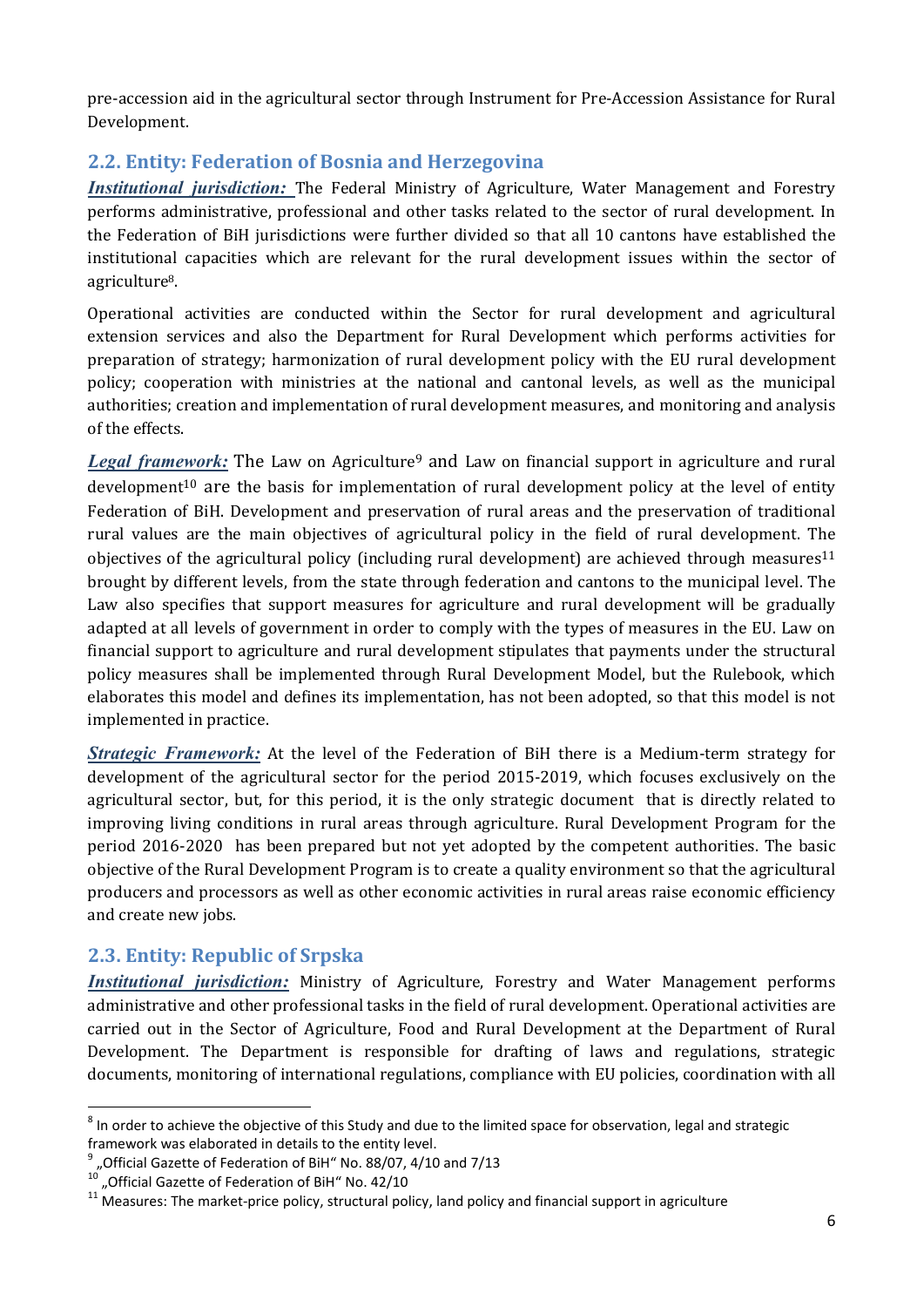parties involved in the implementation of strategic documents, planning and implementation of rural development measures, preparation and implementation of all forms of consultative and educational models (workshop , forums, etc.).

Legal framework: The Law on Agriculture of the Republic of Srpska<sup>12</sup> and the Law on Provision and Allocation of Funds for Agricultural and Rural Development<sup>13</sup> are the basis for the implementation of rural development policy at the entity level of Republic of Srpska. The Law on Incentives in Agriculture and Rural Development is in the process of adoption. This Law specifies incentives for rural development, defines incentives for rural development policy for the sustainable management of natural resources and support to integrated rural development, as well as the minimum amount for payment. The reason for the adoption of the Law is its alignment with the Strategic Plan for the development of agriculture and rural areas of the Republic of Srpska for the period 2016-2020, which plans the application of the new model of financial support for the implementation of agricultural and rural development policy. The rulebooks on conditions and manner of financial incentives for agriculture and rural development from 2014 onwards including 2016, measures for support of rural development were left out.

*Strategic Framework:* Strategic Plan for the development of agriculture and rural areas of the Republic of Srpska for the period 2016-2020 in terms of planning continuity has inherited the previous two strategic documents Strategy for the Development of Agriculture of the Republic of Srpska until 2015, which was adopted in 2007 and Strategic Plan for Rural Development of the Republic of Srpska for the period 2010-2015. Strategy defines 5 basic objectives and 6. horizontal objective. The first three main objectives are related to agriculture, the competitiveness of agriculture and marketability of agricultural products. The objectives number 4 a

nd 5 relate to the sustainable management of natural resources and balanced integrated rural development which will be implemented through rural development policies. Horizontal objective of "systemic support for the development of the agricultural sector and rural areas" refers to all activities and measures to be taken in order to create encouraging environment for the development of agriculture and rural development in general.

## 2.4. Brcko District

In Brcko District Department of Agriculture, Forestry and Water Management is in charge of agriculture and rural development. On the basis of the Law on Incentives in agricultural production, the Rulebook on manner and conditions for stimulating agricultural production is adopted annually, which defines the incentive funds for rural development. However, the structure and purpose of the funds are related to agriculture, so that even in this document Rural Development is declared as agricultural development. Rural development under the Rulebook from 2016 includes investments in agricultural machinery, processing facilities, other agricultural investments and certification according to the standards of GLOBAL GAP.

In addition to support for rural development as previously defined, there are measures to support rural development at all levels of government defined in the strategic and legal documents in other areas, such as tourism, sports development, economy, gender action plans, etc., but the measures are not synchronized nor aligned with some general strategic document neither horizontally - between the different authorities at the same level, nor vertically between the lower and higher levels of government in the entire BiH.

 $^{12}$  "Official Gazette of Republic of Srpska" No. 70/06, 20/07, 86/07 and 71/09  $^{13}$  "Official Gazette of Republic of Srpska" No. 43/02 and 106/09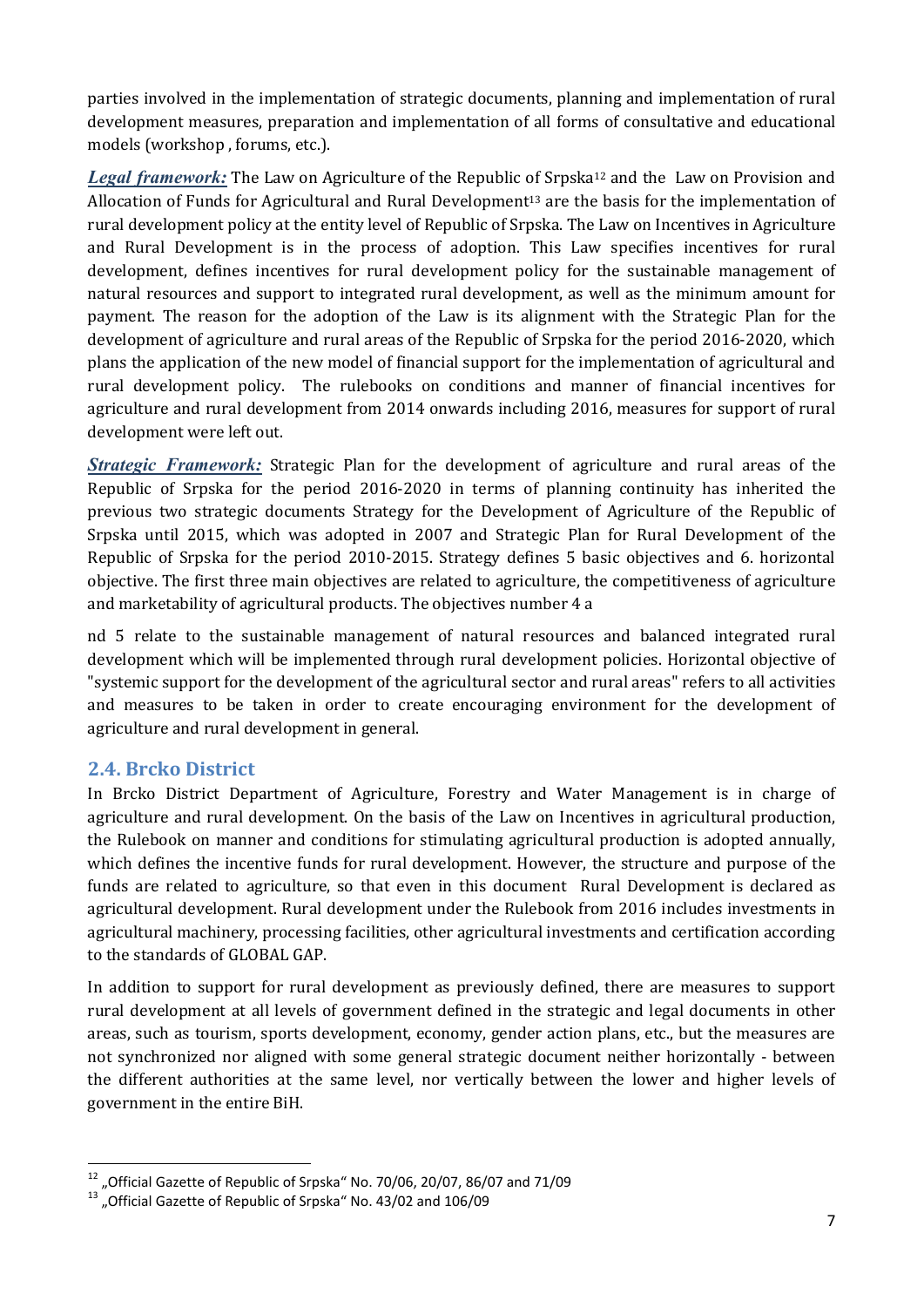### 2.5. Local self-government units - municipalities

Given that 61% of the population in BiH live in rural municipalities, local government units should commit themselves especially to the rural development at the local level and to understand that they are generators of rural development in the full sense. Responsibilities of local self-government units are defined in such a way to include all areas of life. Certain competencies are independent or they are provided in coordination with higher levels: the provision of infrastructure, economic, social and administrative conditions adjusted to local needs.

The level of local self-government is the closest to citizens and therefore the local governements are the most responsible to create an environment that enables economic development and a strong civil society. Almost all municipalities in BiH have their own development strategies, which is their obligation under the laws on local self-government in the Federation, and the Republic of Srpska. A certain number of municipalities also have sectoral development strategies, including strategies for rural development.

When we talk about rural development at the local level, it is important to mention the initiative for introducing LEADER14 and formation of local action groups. Although the LEADER fund is available only to member states of the EU, in order to strengthen the capacity of local actors involved in the process of rural development in the pre-accession period, there have been several initiatives and projects that supported the establishment of LAGs in BiH in the past 10 years. Currently there are seven15 LAGs which are formally registered. All LAGs in BiH are registered as citizens' associations and they work as classic project-based associations, with more or less support from the founding municipalities. In the work of LAGs in BiH it is evident that with the time they lose connection with the principles of LEADER, because of the unavailability of a dedicated fund, which is why the participation and cooperation between sectors within the LAG is not satisfactory. Although the LEADER fund is not available to the countries that are not EU members, strengthening partnership and cooperation between all three sectors: public, private and civil society allows, at this stage the design and implementation of joint projects aimed at rural development and the development of LAG areas.

## 3. RURAL DEVELOPMENT IN EU16

Rural development policy in the EU as the "second pillar", along with the direct payments as the "first pillar" of the common agricultural policy, aims to address a series of economic, environmental and social challenges of rural areas in the 21<sup>st</sup> century.

The EU's rural development policy is funded through the European Agricultural Fund for Rural Development (EAFRD), worth  $\epsilon$  100 billion from 2014 to 2020, with each EU country receiving a financial allocation for 7-year period.

Rural development policy and other European structural and investment funds have a number of common goals. Member States from 2014 onwards must establish a partnership agreement which requires the coordination of all EU funds for structural investments in each country. Partnership Agreement establishes the national strategy for the use of European structural and investment funds.

<sup>&</sup>lt;sup>14</sup> LEADER (acronym from the French word "Liaison Entre Actions de Developpment de l'Economie Rurale", which means "Linking actions for the development of rural economy") approach to rural development was launched in the European Union in 1991 with the aim of improving the development potential of rural areas relying on local initiatives and skills, promoting the acquisition of knowledge about the local integrated development.

<sup>&</sup>lt;sup>15</sup> LAG Una-Sana, LAG Doboj, LAG Devetak, LAG Savus, LAG Drina, LAG Drina-Birač, LAG Vrbanja-Ukrina.<br><sup>16</sup> Source: https://ec.europa.eu/agriculture/rural-development-2014-2020\_hr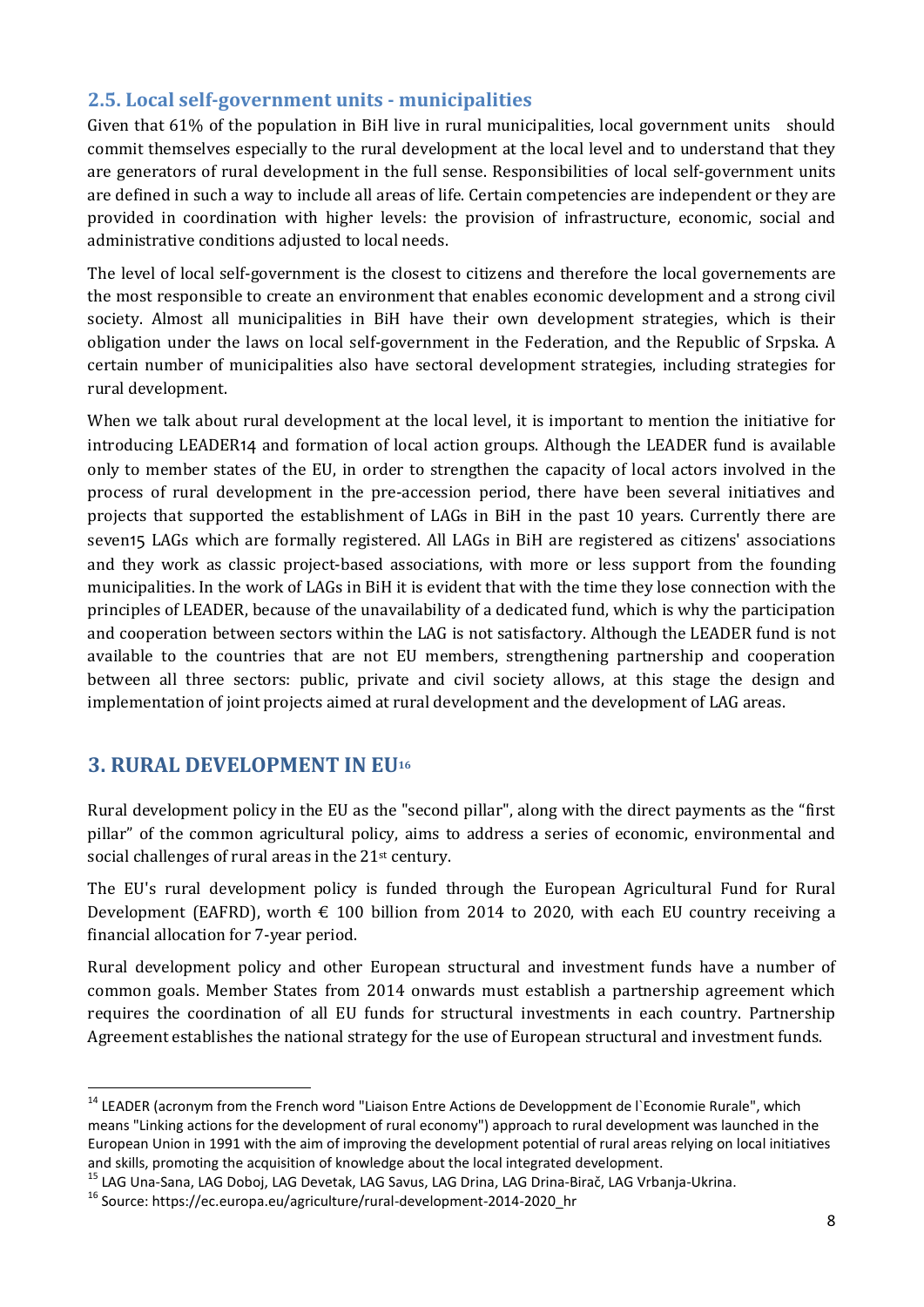Member States and regions draw up their rural development programs based on the needs of their territories and addressing at least four of the following six common EU priorities:

- fostering knowledge transfer and innovation in agriculture, forestry and rural areas;
- enhancing the viability and competitiveness of all types of agriculture, and promoting innovative farm technologies and sustainable forest management;
- promoting food chain organization, animal welfare and risk management in agriculture;
- restoring, preserving and enhancing ecosystems related to agriculture and forestry;
- promoting resource efficiency and supporting the shift toward a low-carbon and climateresilient economy in the agriculture, food and forestry sectors;
- promoting social inclusion, poverty reduction and economic development in rural areas.

## 4. JOINING EUROPEAN UNION

The Stabilization and Association Agreement (SAA) with Bosnia and Herzegovina was signed in 2008 and entered into force in June 2015. Full implementation of the SAA, including its adjustment, is an important element that shows the commitment of country to the European integration process. Together with the establishment of a functioning coordination mechanism on EU issues, adaptation of the SAA was the important issue that the country should have solved as a priority following the path of EU integration. Addressing these issues has enabled Bosnia and Herzegovina to move forward on the path towards the EU, as it became visible from the request of the EU Council, from September 20th 2016, to the European Commission to prepare an Opinion on the application for membership by Bosnia and Herzegovina submitted on February 15<sup>th</sup> 2016

Due to non-compliance with the required conditions (mainly refers to the adoption of sectoral strategies for the whole country) BiH has not been able to use funds from the IPA II (2014-2017). If BiH fulfills the necessary conditions, funds from the IPA II for the period 2018-2020 could focus on the continued takeover and implementation of the acquis communautaire in the field of agriculture and rural development, food safety, veterinary and phytosanitary policy, including fishery.

Additional support for capacity building could be considered in order to improve the institutional structure of the sector, ie. ministries, laboratories, inspectorates, etc., including implementation of preparation for IPARD (information systems, legal framework, training of personnel, improvement of technical capacity, etc.).

Majority of the citizens of Bosnia and Herzegovina, and that is 76% support joining the European Union17. The majority of 64% also considers that the European path has no alternative

## 5. SITUATION IN RURAL DEVELOPMENT IN BIH

In order to be able to make adequate conclusions regarding the effectiveness of the legal and strategic framework, it is necessary to give a brief overview of the situation, and trends in rural development. In recent years, rural development has become a major topic in Bosnia and Herzegovina. BiH stagnates in all areas, but the situation in rural areas is relatively more unfavorable. All trends are negative, and the worst situation is in terms of depopulation, unemployment, low economic activity and age structure of the population. The UNDP's Human Development Report for BiH in 201318 provided a comprehensive

<sup>&</sup>lt;sup>17</sup> Council of Ministers of BiH. Information on results of the public opinion survey in BiH (adopted on 18.05.2016.) <sup>18</sup> Source: UNDP "Rural development in Bosnia and Herzegovina: Mith and Reality", 2013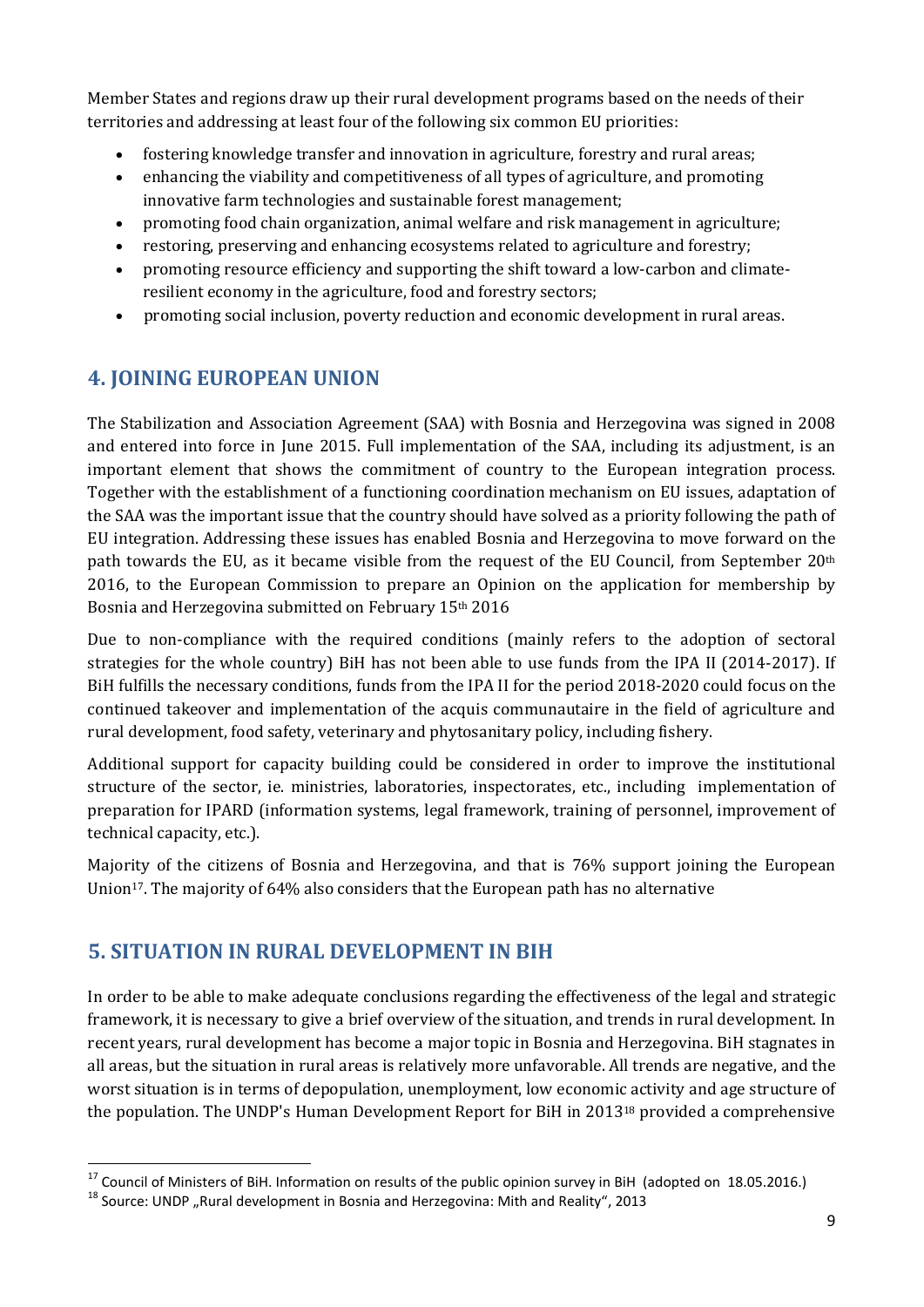overview of the situation in rural areas with the recommendation that the explicit policy objective shall be keeping the population in rural areas.

## 5.1. Rural development in figures

## *Basic socio-economic indicators<sup>19</sup>*

In Bosnia and Herzegovina, 61% of the population lives in rural municipalities. In the UNDP Report, where comparative data are presented for urban and rural areas, the following cities were defined as urban: Sarajevo, Banja Luka, Tuzla, Zenica, Mostar and Bijeljina. All other cities and municipalities are classified in the category of small towns and villages. Most indicators point to little or slight difference between urban and rural areas. However, indicators that show a big difference are the most significant in the context of socio-economic conditions of life. The overview of the most important indicators is as follows:

| <b>Cities</b> | <b>Rest</b> |
|---------------|-------------|
| +36           | $-14$       |
| 35%           | 29%         |
| 31\%          | 50%         |
| 895 BAM       | 715 BAM     |
| 10,460 BAM    | 4,730 BAM   |
| 22,8%         | 7,9%        |
|               |             |

From these data the following conclusions were made:

- People leave rapidly rural areas and move to larger cities. Migration is happening slowly but steadily in favor of urban areas. The largest part of the migrating population are people in the working-age, which implies the migration of entire families, because they take their children with them. Therefore, the age structure of the remaining population is changing, and human potential for the development is becoming weaker. Due to this trend, rural areas will lose population.
- Rural areas have limited economic opportunities, high unemployment and low wages. The unemployment rate in the whole BiH is too high, but in rural areas particularly unfavorable. Despite the migration trend, the half of the economically active population is unemployed. Economic activities are related to primary industry which creates a lower level of income.
- In rural areas, people are at greater risk of social exclusion, without access to many services, especially health care (secondary and tertiary level), and they are beyond the focus of political and social life.

### **Support measures for rural development**<sup>20</sup>

Rural development measures as an instrument for supporting activities in rural areas, are constantly on the second place<sup>21</sup> in the overall budget for agriculture. In addition, the budget allocations for these measures are different every year. Funds to support rural development were reduced from 56 million BAM, which was allocated in 2012, to only about 5 million BAM in 2015 and that was the smallest amount of funds allocated for rural development, the value of realized funds was 4.7 million BAM and that is 4.1% of the budget. This amount of support in 2015 was almost 14 million BAM or 75% lower than in the previous year. Although generally we can say that in recent years allocations for agriculture

<sup>&</sup>lt;sup>19</sup> Source: UNDP "Rural development in Bosnia and Herzegovina: Mith and Reality", 2013<br><sup>20</sup> Source: Ministry of Foreign Trade and Economic Relations of BiH "Report on sector of agriculture, food and rural development in Bosnia and Herzegovina for 2015", page 62<br><sup>21</sup> The measures for direct support to production are on the first place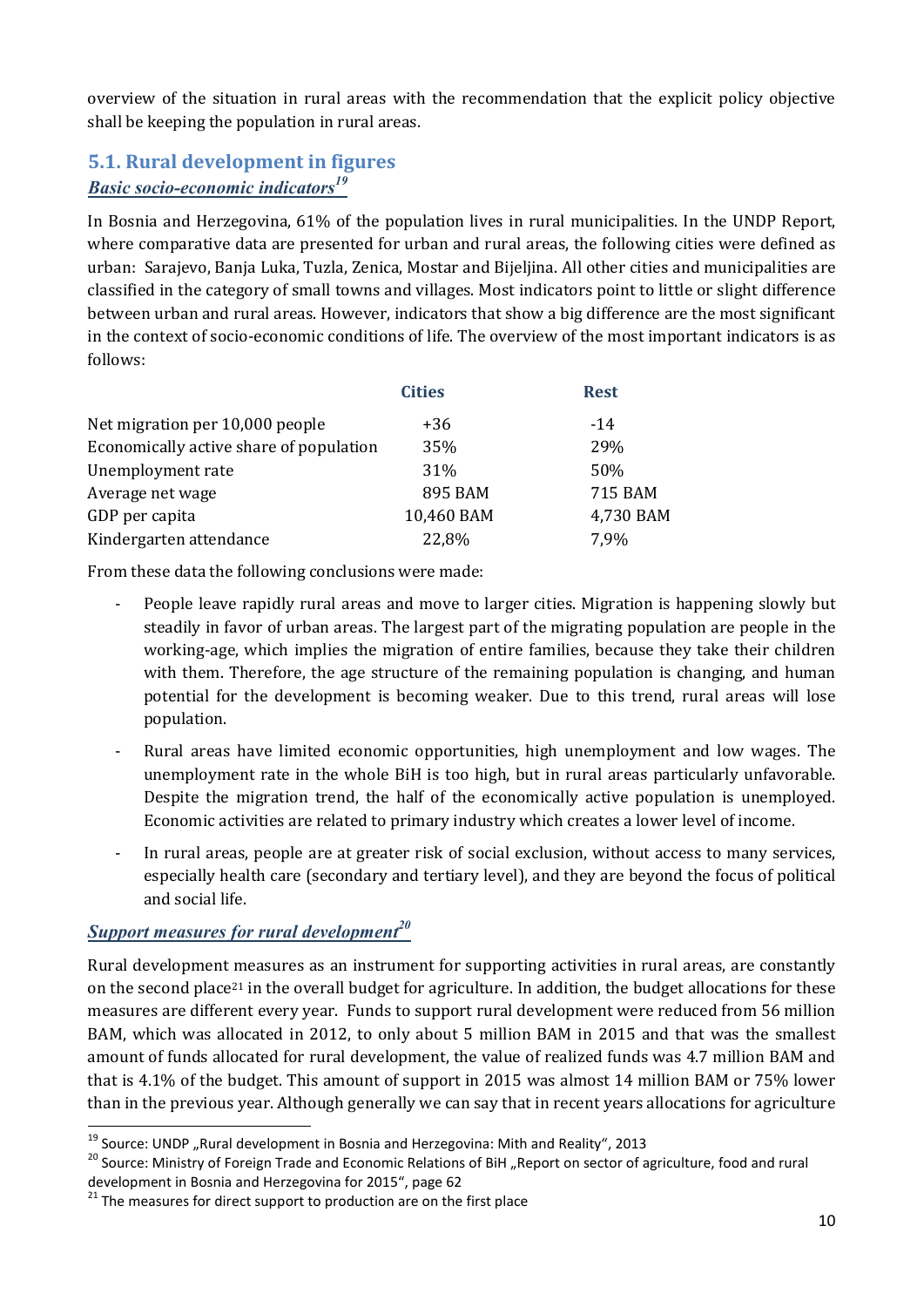are lower, yet when it comes to rural policy measures, the funds are significantly reduced, even a multiple.

Any increase of support for rural development measures has resulted in the reduction of direct support and vice versa. That means that the total budget allocated to support agriculture and rural development is insufficient. There is a causal relationship between these two groups of measures in the support system for agriculture and rural development in BiH, when the amount for support of one type of measures increase, at the same time, the amount for support of other type is reduced.

## 6. SITUATION IN CIVIL SECTOR IN BIH

Civil society, institutionalized as civil society organizations, does not have a long tradition in Bosnia and Herzegovina. The civil sector in Bosnia and Herzegovina for the first time got the importance immediately after the war when this sector gave contribution to main political processes, such as the return of refugees and displaced persons, integration, reconciliation, human rights and others. Currently in Bosnia and Herzegovina, there are, according to estimates, more than 15,000 nongovernmental organizations. There is a noticeable gap between the quantity and the actual impact of CSOs in everyday life. The degree of capacity development of the CSOs operating in the field of rural development is different and can be divided into two groups- CSOs that have developed capacities and operate primarily from urban areas and CSOs with underdeveloped or no capacities, that operate from rural areas. However, they are very important for rural development, because they were established on the basis of the needs of ordinary people who formed CSOs in order to address certain social problems. These organizations do not have sufficient technical, organizational neither the human resources to participate actively in defining public policies and to apply for donations. Their direct impact on society is powerful, because they attempt to improve the status of their members and represent the largest potential in advocacy processes at the local level.

When we talk about organizations at the local level, in addition to "Project type" organizations that act in order to address specific social problems or implement small scale local development projects (associations of women, youth, returnees, etc.), there are also sports organizations in the civil sector, then organizations with a special status, such as associations of war veterans or war invalids, red Cross, pensioners' associations, various "hobbyist" associations primarily of recreational nature, such as associations of hunters, fishermen, hikers, cultural clubs, etc.

A special category of associations, which are very present in BiH are determined as "interest" associations with business type, which bring together individuals or companies from the economic sectors (agriculture (milk producers, livestock breeders associations, beekeepers, growers, etc.), wood processing, metal industry, food industry, clusters, chamber of Commerce, etc.). These associations work from the local to the national level with the intention of increasing connectivity and networking, because they recognize the power they have in the negotiating process. The motive of their association is to improve the position of their members by enhancing and improving the business environment in which they operate. In the advocacy process their role is very important because they represent the needs of all sector and are often active in the process of proposing, changing and adapting legislation. These associations in the context of rural development are very important for linking the private sector with civil initiatives. In legal terms they belong to the civil sector category, as they were established and operate in accordance with the laws on associations and foundations, but essentially they represent the interests of the private sector, as one of the three sectors in a participatory democracy.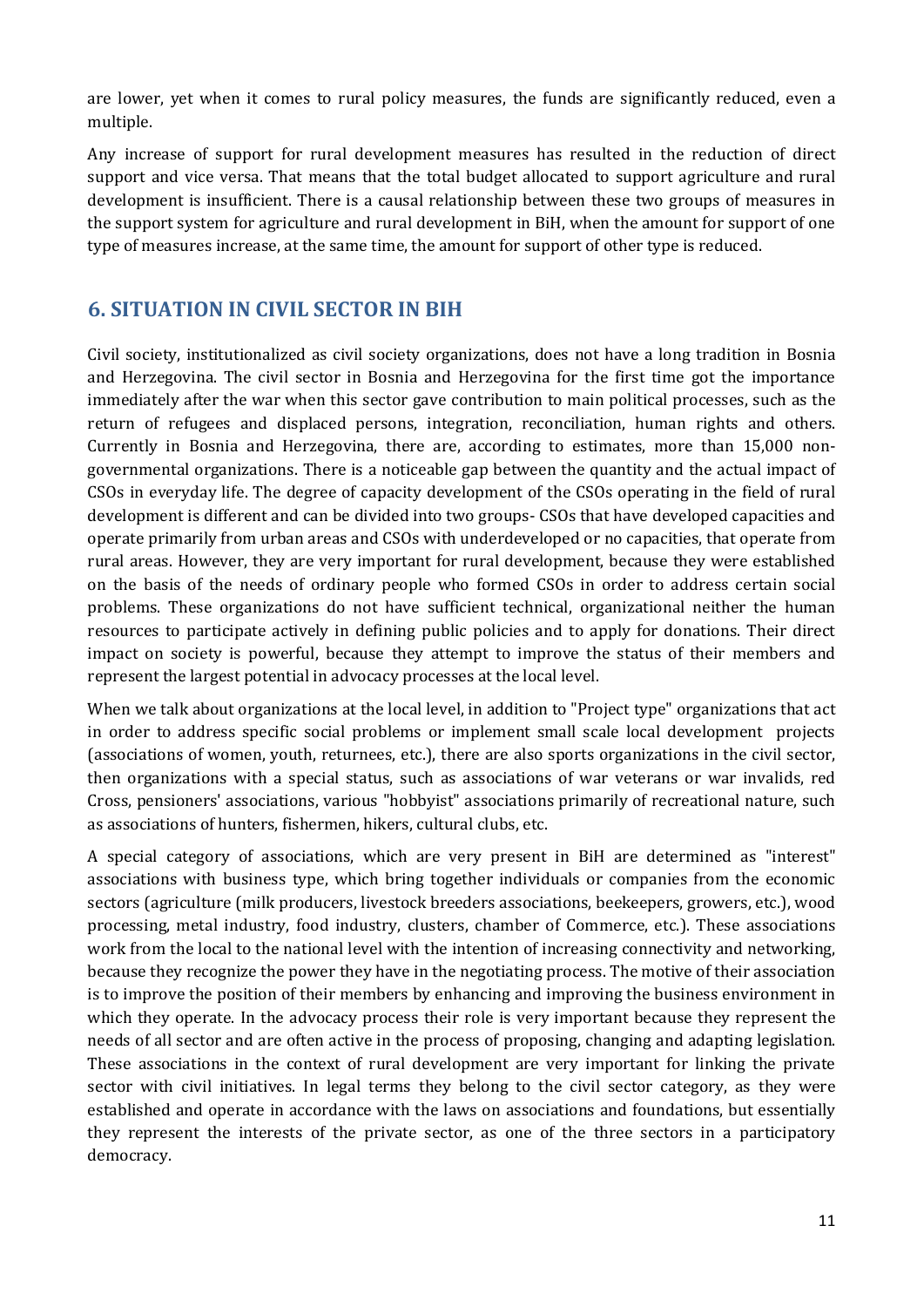#### *Networks / coalitions / alliances*

Networks, coalitions, alliances and other forms of associations are established in order to promote cooperation, dialogue and the overall activities of civil society and the private sector. Networking is a natural and logical sequence of activities of non-governmental organizations, which in this way strengthen their negotiating position in the field of solving social problems. Networking form a critical mass that represents the needs of a wider range of users and has more power and influence to solve problems, to give recommendations, etc. Also, networking mobilize organizations of similar profiles and through their mutual dialogue, cooperation, exchange of experience and knowledge form a public opinion on certain issues, such as rural development for which the Network for rural development in BiH was founded.

Networking has other benefits, which are primarily reflected in the individual benefits of the network members such as providing the possibility of cooperation, creation and implementation of joint projects, participation in the activities of the network and strengthening its own capacities.

## 7. COOPERATION BETWEEN PUBLIC AND NON-GOVERNMENTAL SECTOR

Civil and private sectors in the broad sense form the non-governmental sector. There is also a public sector, which includes government institutions from the local to the state level. A special category of public-private sector consists of public companies that were established with the aim of carrying out activities of public interest. The relationship of the public and NGO sector in BiH is full of controversy. Public administration, which is by definition the service of citizens, particularly at lower levels of government, does not perform efficiently its role. The mechanisms for citizen participation in decisionmaking processes are not clearly defined by any legal document. These mechanisms are prescribed by the rulebooks of the legislative institutions, but in different ways and without sufficient precision. In addition, they are not adequately promoted so that citizens, companies and institutions generally are not familiar with the tools that are available to them. Projects that encourage political participation have been implemented in many municipalities in BiH with the support of international organizations<sup>22</sup>. However, the effects of these projects are neither satisfactory nor sustainable in practice. Anyway, it is important for the non-governmental sector that these mechanisms exist at all. Once created and adopted in formal legal sense, they provide opportunities to specific initiatives to insist on their greater use. Of course, there is a polarization with the public sector, where there are plenty of examples of good practice. Basically, the attitude of the public sector, particularly local governments depends on current politics and readiness of the Mayor for cooperation with NGO23. The best dialogue between the public and NGO sector has been achieved at lower levels of government. Moving to higher levels of government, there is less cooperation and dialogue, and mechanisms of participation are narrowed.

The cooperation between government and NGO sector in BiH is improving. Initially, when the civil society in BiH was established, there was a huge animosity between the public and civil sector, without any dialogue. In the meantime, the situation has really changed for the better, not yet at a satisfactory level. However, many positive examples show that the situation is improving, from projects implemented to the agreement on cooperation between the government (all levels) and NGOs. On the

<sup>&</sup>lt;sup>22</sup> United Nations Development Programme (UNDP), Organization for Security and Co-operation in Europe (OSCE)<br><sup>23</sup> For example, municipalities that got BFC certificates (Business Friendly Certification) or are at the mome

process of certification or have already adjusted its work to the project requirements and that is the faster and more efficient administration with the goal to remove obstacles and achieve faster economic growth and attract investments.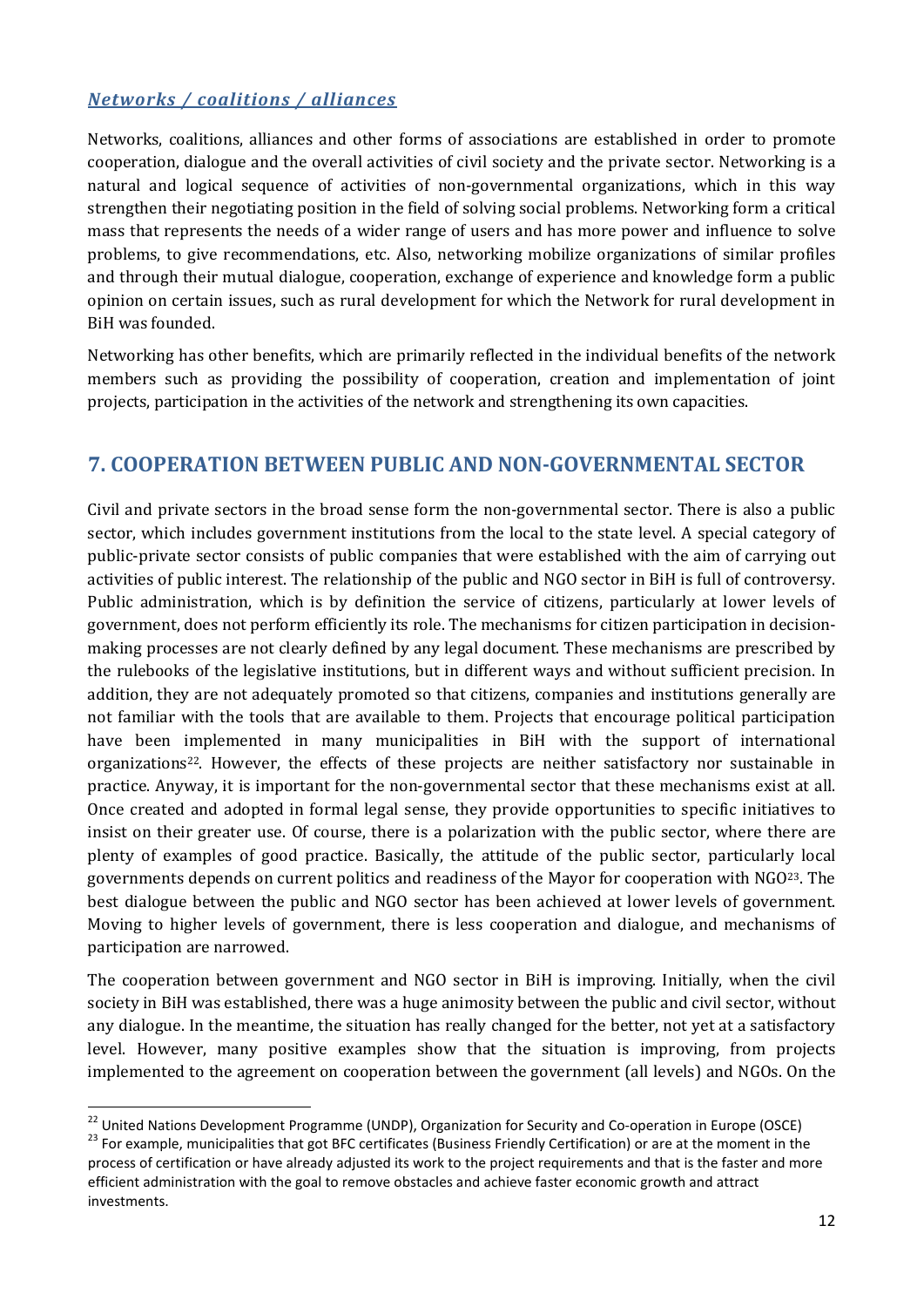one side there was the influence of the international community, which a lot of funds made available under the condition of common applications of non-governmental and governmental organizations24. On the other hand, positive examples of implemented projects motivate the public sector to initiate cooperation with non-governmental sector. Local self-governments usually have some form of office for local development<sup>25</sup> which is a precondition for withdrawal of donor funds. The success of projects implemented by the municipality depends on the degree of cooperation with non-governmental organizations, and their openness and willingness to jointly apply and implement projects.

## 8. MECHANISMS FOR PARTICIPATION IN DECISION-MAKING PROCESS

#### 8.1. Local level

At the local level, mechanisms of participation are diverse and they provide greater possibility for participation, provided that there is an openness and transparency of local government on the one hand and good organization and awareness of the civil sector on the other.

According to the nature of the relationship, the communication between the public and civil sector can be:

Direct - both communication and interaction between the public and private / civil sector are achieved;

Informative – there is information distribution in order to ensure transparency of local selfgovernment

Forms of direct participation are: Referendum, meeting of citizens, civil initiatives, public hearings, workshops, written proposals, comments and suggestions, surveys and other forms that are not prohibited by law.

Using the above mechanisms, NGO sector can participate in the preparation and adoption of plans and programs of development, spatial and urban plans, budgets and other documents that define the rights and obligations of citizens.

#### 8.2. Higher levels of government

At the higher levels of government, forms of public participation, in the process of bringing/ amending the laws or drafting/ adopting the strategy are:

- When drafting laws and regulations in BiH there are three major forms of public participation: consultations, public hearings and initiation of amendments. Consultations are used in communication with the executive power, public hearings and initiation of amendments in communication with the legislative power;
- When creating a strategy, the most common forms of participation: involvement of competent representatives for a particular field in the working groups and public hearings on the draft strategy

Public hearings are the most important form of public participation in bringing laws, strategies, economic policies, spatial and urban plans, etc. According to the basic principles of transparency and openness of the public administration and in accordance with numerous nongovernmental initiatives

<sup>&</sup>lt;sup>24</sup> For example: UNDP projects (ILDP- Integrated Local Development Program, LOD- Reinforcement of Local Democracy), Project of International Labor Organization ILO with financing from EU "Local partnerships for employment"

<sup>&</sup>lt;sup>25</sup> In the form of the local development agency, department, sector or in the smallest municipalities one employee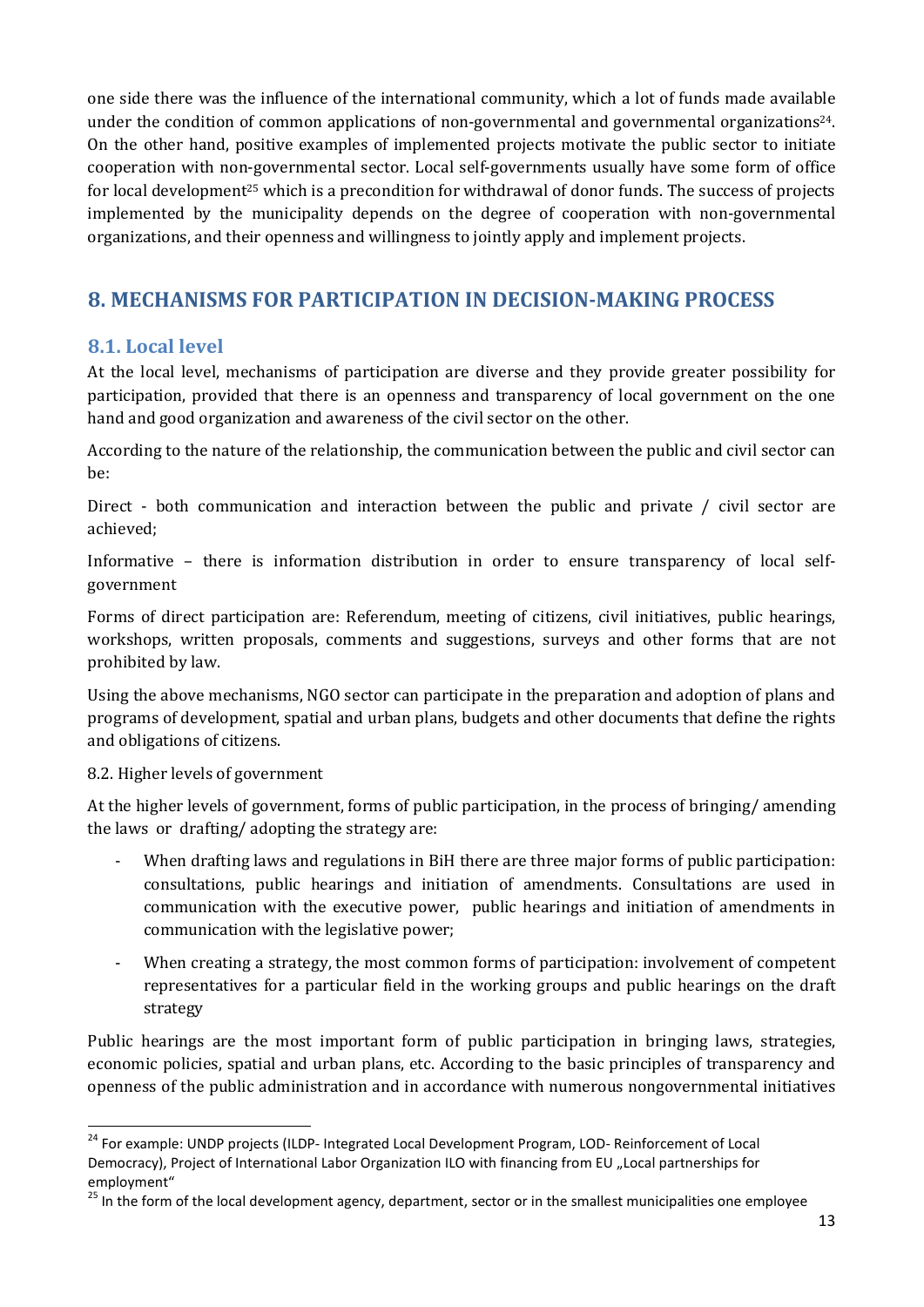that encourage citizen participation, public participation should be unquestionable and allowed by each legislative body. The situation in practice is quite different and the procedure of public hearings are usually conducted without adequate information and public participation. In particular, the negative trend in the Bosnian legislation is the adoption and modification of system laws under urgent procedure without any proper explanation. In such cases, public participation is very limited, and undermines the basic democratic principle of citizen participation in the decision making process. Due to the importance that public hearings have in participatory democracy, there are numerous initiatives by the non-governmental sector in BiH in order to better regulate this issue by the law.

### 9. ANALYSIS OF GAP

#### 9.1. Histrorical context

Bosnia and Herzegovina, as well as the countries of the former Yugoslavia, and the region, is going through a process of transition, and the transfer from one socio-political system to another. These are the historical circumstances that all the countries of the former socialist system have gone through or are going through. Countries that have managed to adapt quickly their economic and socio-political system to the new conditions, moved forward to the developing process, for example Czech Republic, Slovakia and Poland. In BiH, the transition process has not been formally completed yet. Privatization implemented in a wrong way, lack of quality financial resources, lack of modern technology, created negative conditions for sustainable development. Due to internal inter-ethnic and political problems, the decision makers created the policies to meet the objectives of one ethnicity or one political party. A consensus on priorities regarding sustainable development in BiH has not been reached. That is why BiH is at the bottom of the scale in terms of many indicators, not only in the region, but also beyond.

Rural development and agriculture in BiH also depend on historical circumstances. The processes of urbanization and industrialization that started in 1950-ies changed the basic characteristics of the rural areas. The social structure of the former village was radically changed and modernized. On the other hand a disadvantage of small scale agriculture and ideological prejudice against private property, as well as inappropriate development policies towards the village, caused a pronounced stagnation and extreme backwardness of many rural regions. The whole country was industrialized, so that today we have many smaller towns with unused / abandoned industrial buildings and the rural population, which due to break in the agricultural tradition of the previous generation, does not have inherited the knowledge and skills for efficient farming.

#### 9.2. political and administrative system

Bosnia and Herzegovina, because of its administrative organization, as noted above in the text, is characterized by a complicated political and administrative system. Due to the dissolution of the former Yugoslavia, and the formation of BiH as an independent state with specific internal organization, BiH was forced to create and adopt legislation in order to be able to function as a legal state. In addition, as a potential candidate country for accession to the EU, BiH must follow the EU directives, which leads to constant adaptation of regulations, without internal structure that is able to effectively implement new legislation. In this regard, there is a Law on Agriculture, Food and Rural Development in BiH, which is related to the topic of this study, but its application in practice is very limited. With regard to the political situation, it is important to emphasize that in the Republic of Srpska dominant opinion is that agricultural policy and rural development policy should remain within the competence of the entity level and lower levels, while in the Federation of Bosnia and Herzegovina there is an opposite view which is in accordance with the request of the EU to transfer one part of the responsibilities to the state of BiH.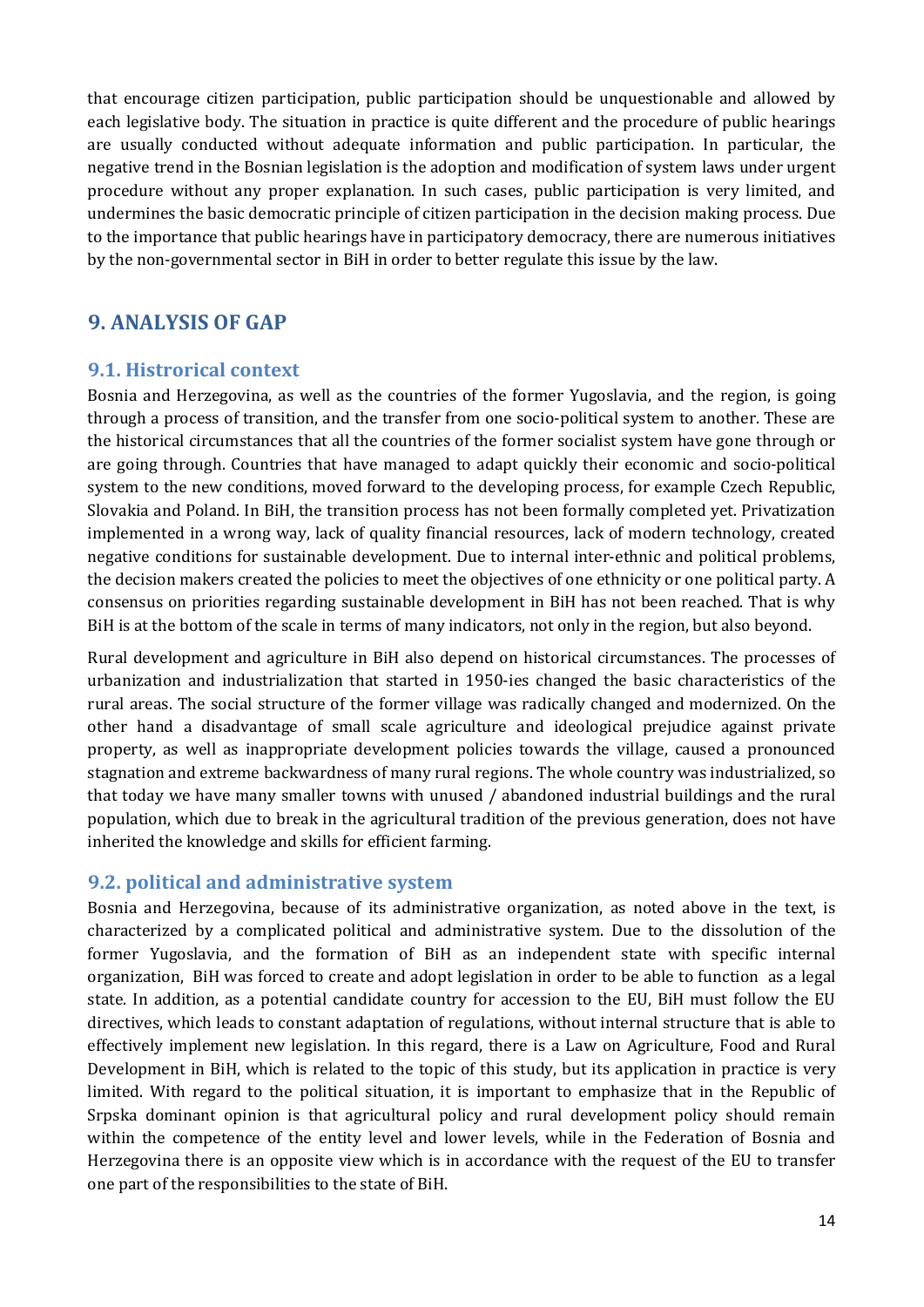BiH was requested to conduct the demanding task of public administration reform as one of the prerequisites for accession to the European Union. Public administration in BiH is rated as oversized, inefficient and unprofessional.

The main objective of this reform is to create responsible and cost-effective public administration, which will create the environment for a better life for its citizens funded by the taxpayers.

#### 9.3. Approach to strategic planning

Bosnia and Herzegovina as part of the unique space of the former Yugoslavia, was in the system with the centrally-planned approach. In the centrally-planned economy all significant economic and social issues were dealt with rigid central planning that was inflexible and binding. For the most of the local population who were educated and worked in that system, the transition to a market economy system meant a denial of any planning, but the decisions were made ad-hoc. Therefore, in Bosnia and Herzegovina after the transition to conditionally speaking market economy, in the first ten years, until the beginning of the 2000, strategic plans were not prepared, neither individual organizational nor general development plans. However, the modern concept of strategic planning, which implies a participatory approach, involvement of a wider group of stakeholders in the process of a strategic plan development and commitment to implementation, is not fully applied in practice. In general, the concept of strategic planning in BiH is not taken seriously. People who are in charge of implementation of the development strategies have not accepted the responsibility to implement measures and activities. There is no efficient monitoring and evaluation system. The most often, strategies represent the lists of whishes that are neither in accordance with the organizational capacities nor with the budgets. In order to build capacities for the strategic planning, the international donor community financed elaboration of development strategies on all the levels in  $BiH^{26}$ . The biggest problem are "ordered strategies" that were made just to meet the legal requirements to have strategies for certain field or at the certain level. There are strategies in BiH but they are not being implemented and the strategy measures are not supported by the legal solutions.

#### 9.4. Approach to rural development

Bosnia and Herzegovina, as a predominantly rural country<sup>27</sup>, needs to redefine approach to rural development. According to the above-mentioned legal and strategic solutions, rural development is not positioned politically in an adequate way. The rurality of BiH is directly related to the climate, relief and geographical characteristics. Living conditions are linked to natural conditions so that in Bosnia and Herzegovina there are more developed areas in the valleys of rivers, with larger towns and cities, and less developed area with the mountainous part of BiH that makes 4/5 of the whole territory. The objective of rural development policy in BiH should be a balanced territorial development and reducing disparities between territories with favorable versus the territories with unfavorable living conditions. This implies that the rural development policies in BiH should take into account heterogeneity of the conditions for the economy and living conditions. Given that only 6.6% of the revenue of rural households come from agriculture, rural areas are economically dependent on industry, services, trade or compensation from the state. However, the industrialization is still considered the best method for mobilizing regional development (especially for undeveloped countries) because it has the biggest multiplication for launching the cumulative economic development.

<sup>&</sup>lt;sup>26</sup> United Nations Development Programme (UNDP), Gesellschaft für Internationale Zusammenarbeit (GIZ),

Organization for Security and Co-operation in Europe (OSCE)<br><sup>27</sup> Fourth in Europe, after Montenegro, Ireland and Finland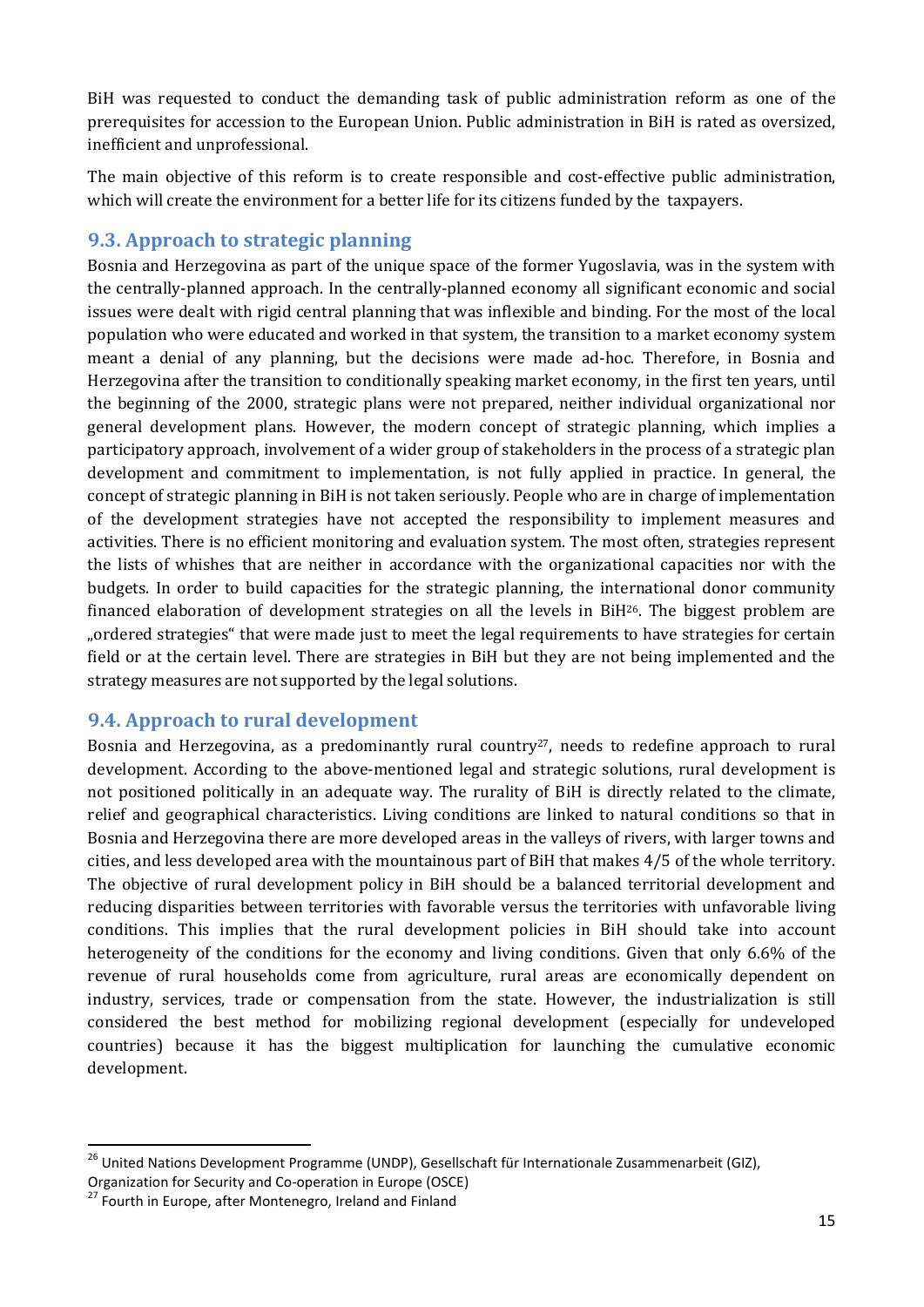## 10. CONCLUSIONS AND RECOMMENDATIONS

## 10. 1. CONCLUSIONS

- *According to all the facts listed above, in general it can be concluded that there is no adequate development in Bosnia and Herzegovina, and especially, there is no rural development.* Currently, we are facing rural "nondevelopment, stagnation and degradation". Governmental bodies, laws and strategies exist just for themselves instead of having development function. Macroeconomic indicators and projections, especially in the context of the public debt<sup>28</sup>, employment / unemployment and growth rate of industrial production29 on the one hand, and too expensive and cumbersome state apparatus on the other hand, show the existence of systemic problems that can be solved only in the medium or long term, and with the full commitment of all political structures. Of course, it is necessary to start, work hard, be ready to sacrifice and to be consistent with the process. Are the political structures in BiH ready, competent, interested etc? The answers to these questions are "not at all" or "not sufficiently" according to all the researches, reports, monitoring done by either official (governmental) or international organizations and local NGOs.
- *Rural development is not adequately qualified – its importance is diminished in the terms of implementation of general agricultural policy.* Rural development is unjustifiably identified with the development of agriculture, particularly in BiH, where only 6,6% rural households, a negligible percentage, live from agriculture. Governmental bodies (ministries) in charge of rural development are focused on development of agriculture. Situation in local governments is also not satisfactory. Noncompliance of laws with the principles of the European Charter of Local Self-Government and the strong trends of centralization have a negative impact on the ability and the capacity of local governments to respond to the needs of the local population. The rural areas in BiH have neither been mapped nor marked. The consensus about the term "rural"30 has not been reached. Also, there are no any activities on the methodology to differentiate urban, rural and semi-rural settlements. is used to mark The rural areas are marked with only demographic factor, even though this factor has not been quantified finally.
- *It is necessary to intensify the process of making the mandatory strategic documents in the field of rural development and to create an effective methodology that will result in strategies that correspond to the real situation and the needs of rural areas.* Public administration is slow to respond to the request for urgent development of the strategies. State administration form oversized working bodies, without clearly defined tasks, responsibilities and objectives. Private and civil sector is not adequately mapped (with the representative and / or competent

<sup>&</sup>lt;sup>28</sup> According to the Report on Global Competitiveness of the World Economic Forum, BiH is even classified as moderately indebted country in accordance with the Maastricht debt criteria (acceptable to 60% of GDP). According to data published by the Central Bank of BiH, the total public debt in 2015 was 11,928 billion BAM or 42.3% of GDP. However, the economic situation in the country and the state of public finances, the inability to finance current obligations and outstanding loans due, relativize those data.<br><sup>29</sup> Industrial production growth rate in 2015 was 2.6% (www.fipa.gov.ba)<br><sup>30</sup> According to the "Draft guidelines for the introduction of the LEADER program in

Ministry of Foreign Trade and Economic Relations, the rurality threshold is defined as an average population density of Bosnia and Herzegovina according to the census of 2013, 69 inhabitants/km<sup>2</sup> opposed to the threshold of rurality in the EU of 150 inhabitants/km<sup>2</sup>.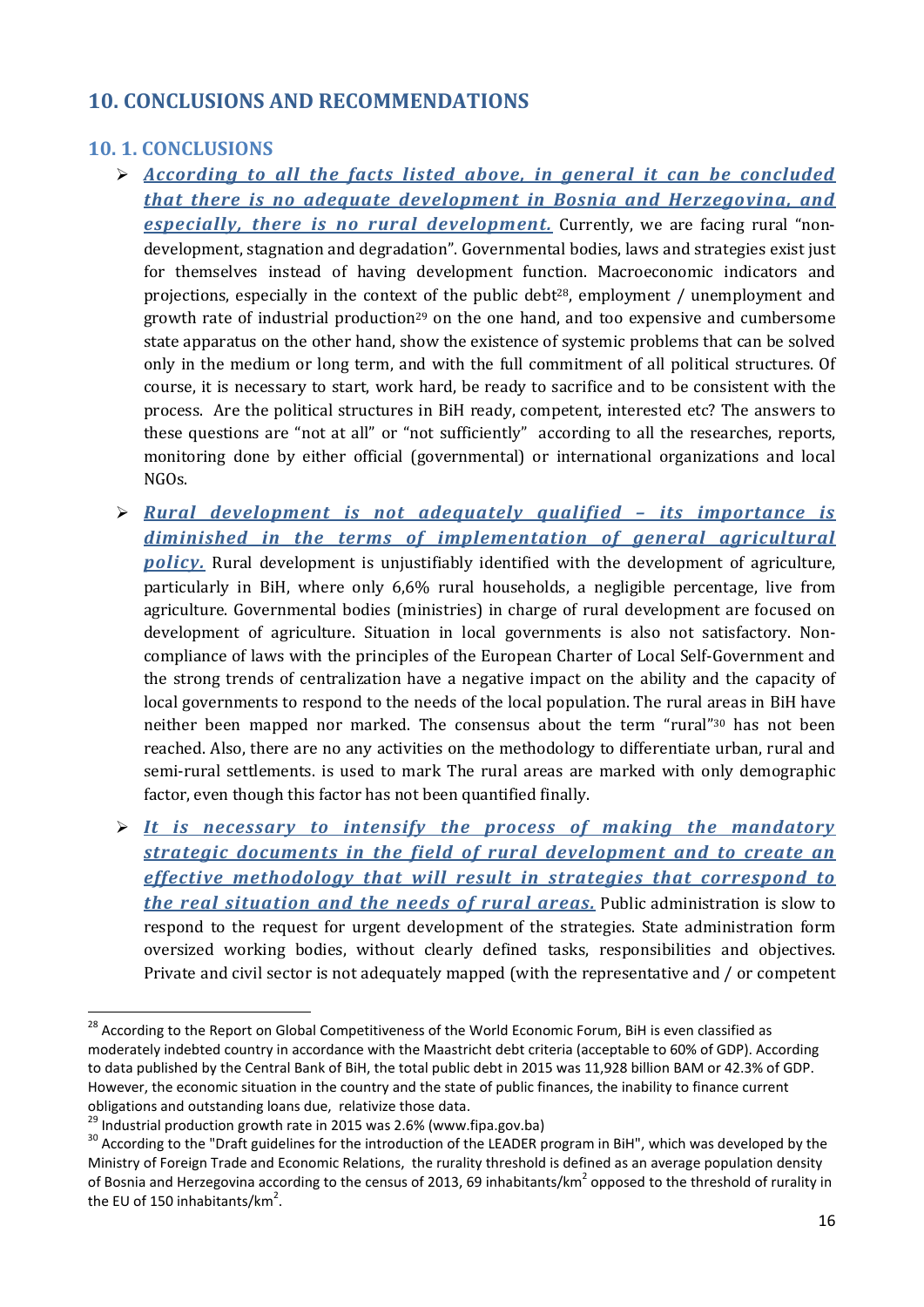representatives) and they are not involved in the processes of developing strategies. The strategy development processes take too long, and the strategies are not consistent with the financial framework. There is no adequate public monitoring and evaluation. The biggest problem for BiH in domain of non-existence of strategies is that there is no unified state strategy that would determine the direction and objectives of BiH, and rural development strategies aligned with the overall state strategy. Therefore, we have a situation that the sectoral strategies are being made, which are often contradictory in certain areas, including rural development strategies.

- *The systemic lack of understanding of the problem of the rural development in BiH is partly a consequence of the lack of human capacities.* The capacities of neither public nor civil society are developed sufficiently. There is no doubt that there are certain capacities. In the public sector, there are some people who understand the problem and have personal enthusiasm to initiate certain things, but they are trapped in the network of political decisions and inefficient administration. Also, in the civil sector there are different types of organizations, with different capacities and different motives for participation in development processes, specifically in the area of rural development. Big and strong organizations very often are not motivated for solving general problems, if they are out of reach of their project activities. On the other hand, there are small local organizations that want to change the society and they are perhaps the guarantee of sustainability, because they feel the problems of their local community. However, they do not have the capacity, and their human and financial resources are limited.
- *Public bodies do not recognize the need for bigger participation of civil society and private sector in process of development of legal and strategic documents.* The participatory democracy in BiH exists only declaratively. (In)efficiency of legal and strategic solutions is a consequence of their unilateral creation by a public sector, without adequate consultations with civil and private sector. The NGO sector is not familiar with the participation mechanisms. On one side, the public sector is close for cooperation, while on the other side, the civil sector is not able to react promptly in accordance with the established and available mechanisms.
- *Development in BiH is possible (both integrated development of certain areas, as well as the rural development within them), and the proof are the small town and cities in BiH that achieved above-average progress in recent years compared to the rest of BiH31.* So, to achieve development it is not necessary to wait for a comprehensive national strategy or accession to EU. What if that never happens? There is a huge unused potential (economic, tourist, natural), which is relatively easy to mobilize at the local level. Almost every municipality in BiH has unused potential to a greater or lesser extent, and with the mobilization of that potential, significant progress can be achieved. The municipalities that have made progress in economic and also in social area, have the following characteristics: local government dedicated to local development and adoption of modern trends in the openness and efficiency towards the private sector, and creating a business friendly environment on one hand and on the other hand, proactive private sector with a clear vision, resources and entrepreneurial initiative.
- *Activities of the NGO sector in democratic processes are many times greater than the actual impact they have.* There is no doubt that there is a

<sup>&</sup>lt;sup>31</sup>Examples: Tesanj, Teslic, Gorazde, Zepce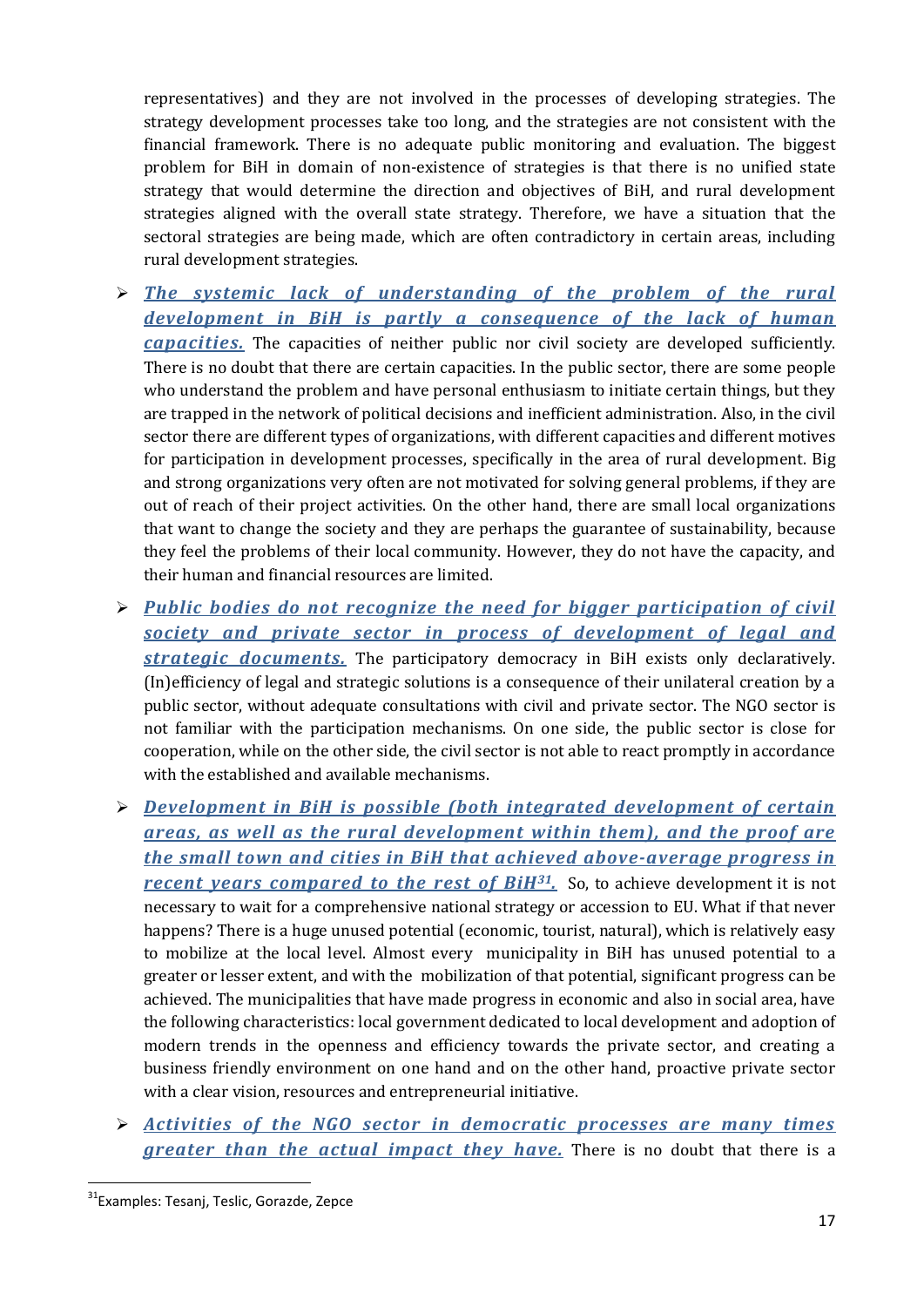disproportionate relationship between the volume (quantitatively and qualitatively) of the projects and activities implemented by CSOs and the real social and political change. Even in certain areas there are evident retrograde processes (e.g. the transparency of public administration). There are many reasons for this, both in the public sector and on the side of civil society. Neither one sector in BiH is superior – each sector has a lot of internal weaknesses, and it would take not just years, but decades to overcome those weaknesses so that our country could achieve the level of a higher degree of democratization. Democratization is a process that requires a lot of work in BiH. Organized civil society is the most active promoter of democratic values and a significant correction factor in the political life of the country.

#### SUMMARY OF CONCLUSIONS

Conclusions show that the situation in rural development in Bosnia and Herzegovina is not encouraging. In order to initiate and support rural development in a satisfactory positive direction, we need time because it is a process (nothing spectacular could happen in a short time), followed by material and financial resources and, finally, the most important link, are the human resources with the necessary competence, knowledge, skills and intentions to create change. The success of the entire process depends on the attitude and behavior of all the actors. The objective of this study at the end is to give recommendations to CSOs and their networks for possible improvement of the framework for sustainable rural development in BiH. As it was previously mentioned in the analysis and conclusions, the weakest link in the entire system is the public sector which is based on a complicated and inefficient political and administrative apparatus. In this context, the aim of the NGO sector is to become a competent and responsible partner to the public sector, and consequently to participate more in administrative procedure of creating a strategic and legal solutions.

#### 10.2. RECOMMENDATIONS

- *To continue with networking on the national level, with greater involvement of public and private sector as well as academic community.* The formation of networks, coalitions, alliances and other forms of associations (herein after: networks) is one of the most important factors in the initiation and implementation of better communication and participation with the public sector. In this way a "critical mass" is formed with the representatives of a particular area, which strengthens the negotiating position of the NGO sector. In order to effectively meet their objectives, the networks must constantly work on quality and quantity membership, by mapping and including more competent representatives or organizations. In this regard, it is recommended to the rural development networks to include more private sector and academic community in their activities, through formal and informal networking. Also, the network should develop a partnership with the public sector, to work on removing barriers and to insist on a relationship of trust and mutual cooperation. It is recommended to the public sector to formalize cooperation with the public sector through memorandum, agreements etc in order to assign responsibilities for the set objectives.
- *To ensure the transfer of knowledge and information between all relevant actors of rural development in BiH through all available communication channels (media, web portals, social networks, thematic events)*. Mobilization of a wider group of actors depends on how informed they are about the current issues and activities that are undergoing in the sector of rural development. By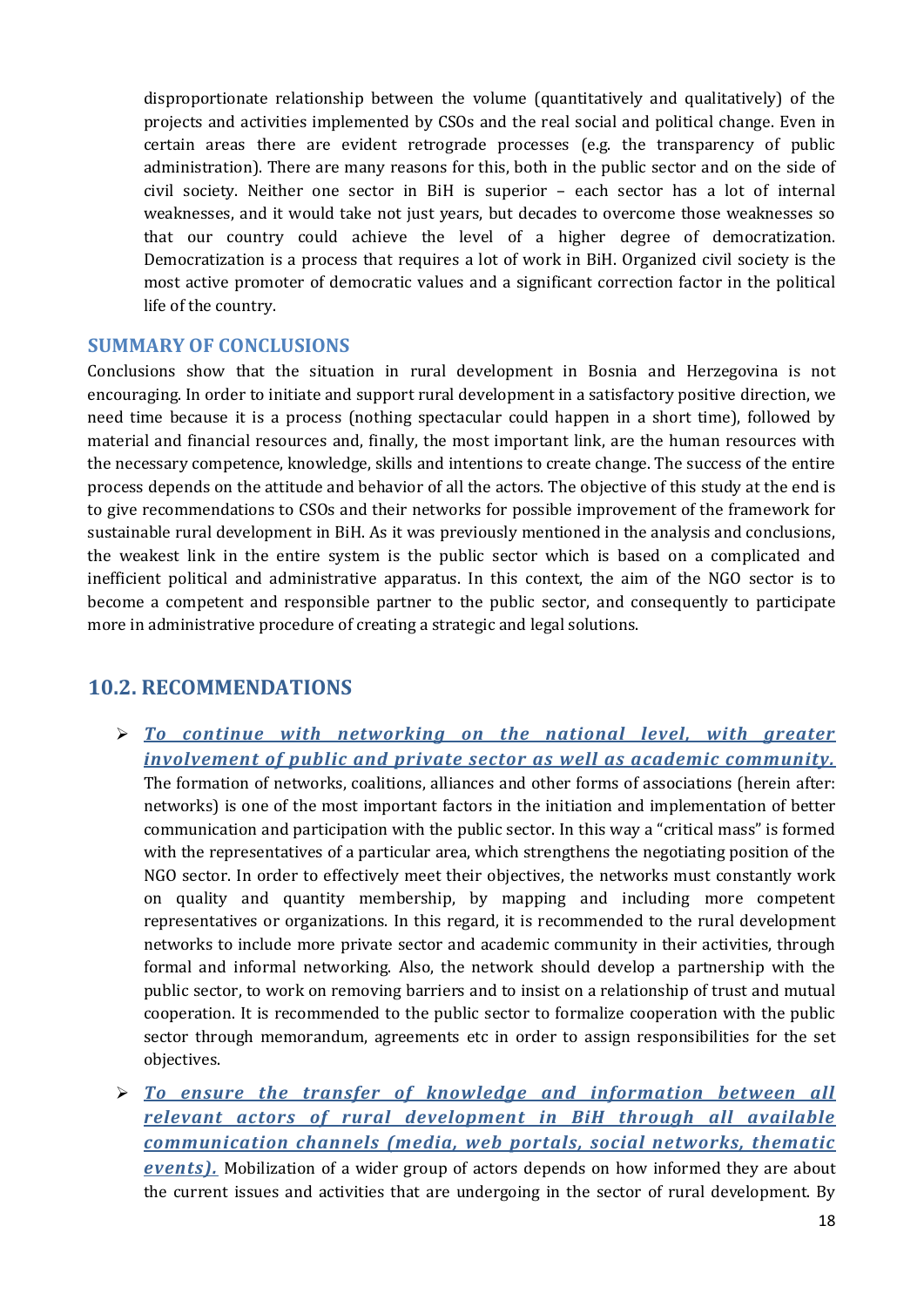dissemination of information, the awareness about the importance of rural development is raised. During the creation and dissemination of information it is important for the future period that the Rural Development is put in the context of development of rural areas in all aspects of life, not just agriculture. It is recommended that each information contains general educational part which will refer to the concept of rural development, and in this way to raise the level of knowledge for a better understanding of rural development policy.

- *To develop proactive cooperation with international organizations for the future programs of rural development in BiH.* It is recommended to the networks to proactively engage in the process of future programming of support to rural development in BiH, conducted by international organizations. The aim of international donor organizations is to identify development needs in the programming areas in order to select appropriate strategies and operations. Joint action in the programming period creates the necessary synergy of interests between donor organizations and the beneficiaries of funds and guarantee the effective implementation of the program.
- *To strengthen the network and develop capacities of local organizations, according to the scope of work of individual organizations (focusing).* In order for the network to fulfill one of its functions and to support rural development activities with the final beneficiaries, it is necessary to develop capacities of local organizations, as they mostly do not have developed capacities. There are different models of cooperation and support, from involvement in project activities of networks and larger organizations to initiation and development of partnerships with local organizations. In this way, in addition to enhancing the capacity for project implementation, strengthen capacities for lobbying, advocacy and political participation at the local level are also strengthened.
- *To strengthen cooperation of all sectors at the local level (public, private and civil) through formal and informal forms of organization.* In order to better understand rural development and the role that each sector has in that process, it is necessary to strengthen cooperation at the local level. Local actors should be informed about the advantages of the joint actions on the basis of examples of good practice, especially LEADER concept. Also, establishment of LAGs should be initiated and the capacities of the existing LAGs should be strengthened regarding the key principles, such as bottom-up, cooperation and development of joint strategies.
- *To initiate a platform for active participation of NGO sector in decision making processes, development of policies and implementation of strategies in the field of rural development.* It is necessary for the networks to participate more in the legal and strategic processes in the sector of rural development at all levels in relation to the situation described in this document. It is recommended to the networks to initiate adoption of the obligatory platform for the public sector (at all the levels, and especially at the state and entity level) in order to enable prompt, transparent and democratic participation of the NGO representatives in the public hearings, consultations and working groups for all legal and strategic documents in the field of rural development.
- *To design education models for continuous training and capacity building of CSOs and other actors in rural development, according to their scope of work and situation on the field.* Since the networks, if they are formally organized, act as CSOs and they develop and implement projects, it is recommended to design and develop education models, in the future, to strengthen its own organizational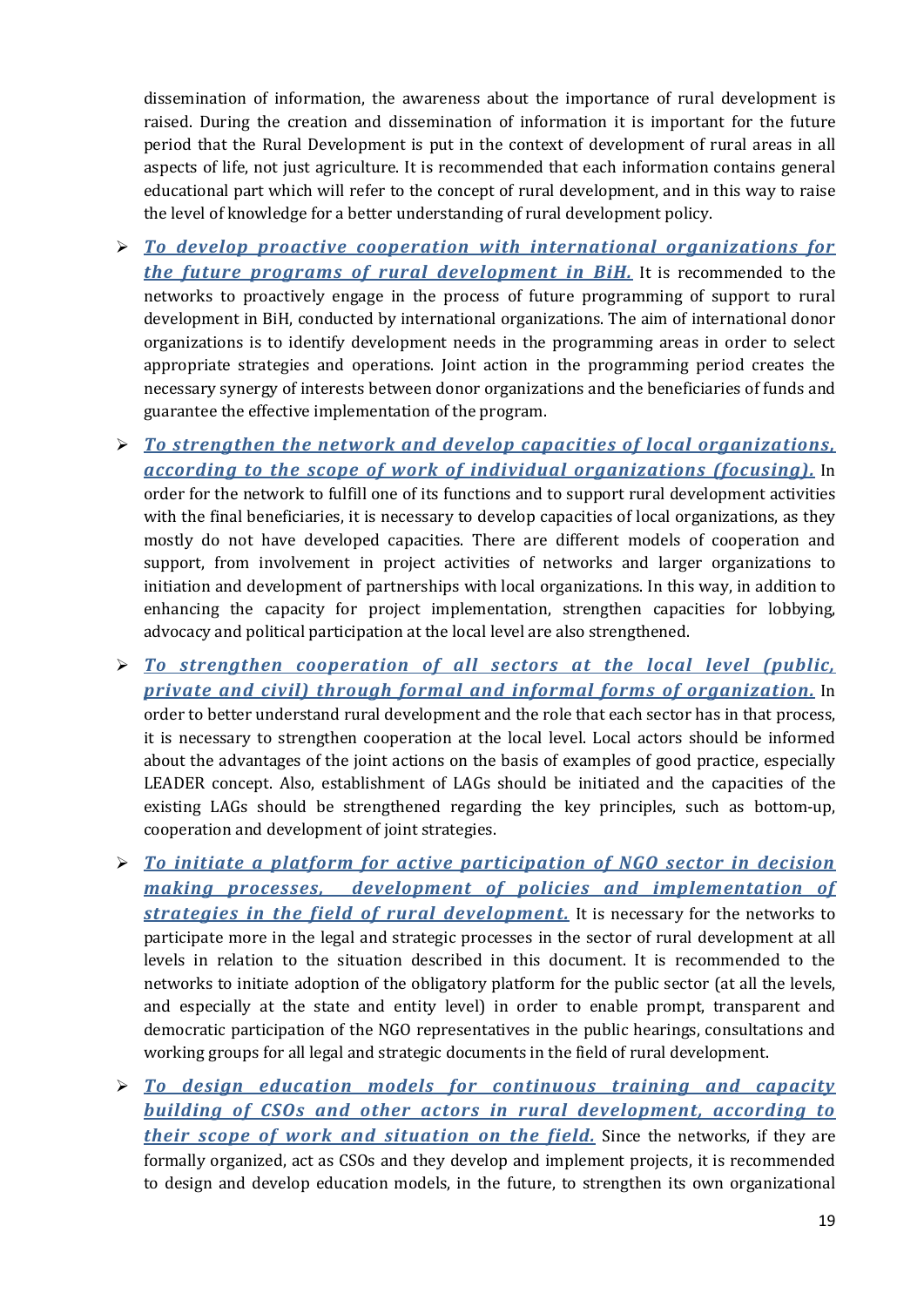capacity, as well as the capacities of other CSOs, with the aim to strengthen the entire NGO sector in the field of rural development. If possible, the representatives of the public sector should be included in the educational models for their better understanding of the process. Many representatives of the public sector do not have necessary skills and experience for the active engagement with CSOs. These activities should be based on the specific needs of the participants in order to build capacities of the institutional mechanisms in a quality and efficient manner, for the more effective dialogue with the CSOs.

- *To strengthen the presence of CSOs in the process of the EU integration and development of strategic documents.* CSOs and networks have a possibility to participate in processes of EU integration of BiH on the basis of public consultations, thematic events and other forms that are specified by the EU. It is recommended that the CSOs and networks get prepared32 for this process, that has already started, and to give their full contribution with the constructive proposals to the fulfillment of the criteria for accession to EU.
- *To continue activities on regional and international positioning of the Rural Development Network in BiH.* The Rural Development Network in BiH, which is at the moment an umbrella organization that gathers all CSOs in the field of rural development, and it is a member of regional and European networks<sup>33</sup>, should continue the activities started before in order to achieve better positioning in the international framework through participation in the events and through initiation of the joint projects with other networks.
- *To accelerate activities for the organizational strengthening and establishment of the more quality structure of the RDN in BiH in order to be able to respond efficiently to the challenges, including the above recommendations.* This document was made on the request of the RDN in BiH, whenever it is written "network" it refers primarily to RDN in BiH. In order for the RDN and its members (present and future) to be able to realize the mentioned recommendations, it is necessary for the RDN to accelerate activities for the organizational strengthening. The RDN in BiH should prepare its own strategy as soon as possible, with the defined activities, responsible stakeholders and deadlines, and assigne the responsibilities for implementation of the mentioned recommendations.

## **LITERATURE**

- 1. Centri civilnih inicijativa BiH (2013). *Izvještaj o stanju učešća građana u odlučivanju u BiH za 2012 godinu.* Banja Luka: CCI. Downloads with http://www.cci.ba/pubs/1/21/1.html
- 2. Centri civilnih inicijativa BiH (2014). *Javne rasprave u BiH- Od forme ka suštini.* Tuzla: CCI. Downloads with http://www.cci.ba/pubs/1/21/1.html
- 3. Dmitrović, T. (2011). *Izazovi civilnog društva u Bosni i Hercegovini, Analize i preporuke za politike*. Sarajevo: Fondacija za socijalno uključivanje u Bosni i Hercegovini. Downloads with http://www.sif.ba/dok/1386600343.pdf

<sup>&</sup>lt;sup>32</sup> https://ekonsultacije.gov.ba/consultations-Upitnik EK - Poglavlje 11 Poljoprivreda i ruralni razvoj<br><sup>33</sup> European LEADER Association for Rural Development (ELARD), Balkan Rural Development Network (BNRD), Partnership for Rural Europe (PREPARE)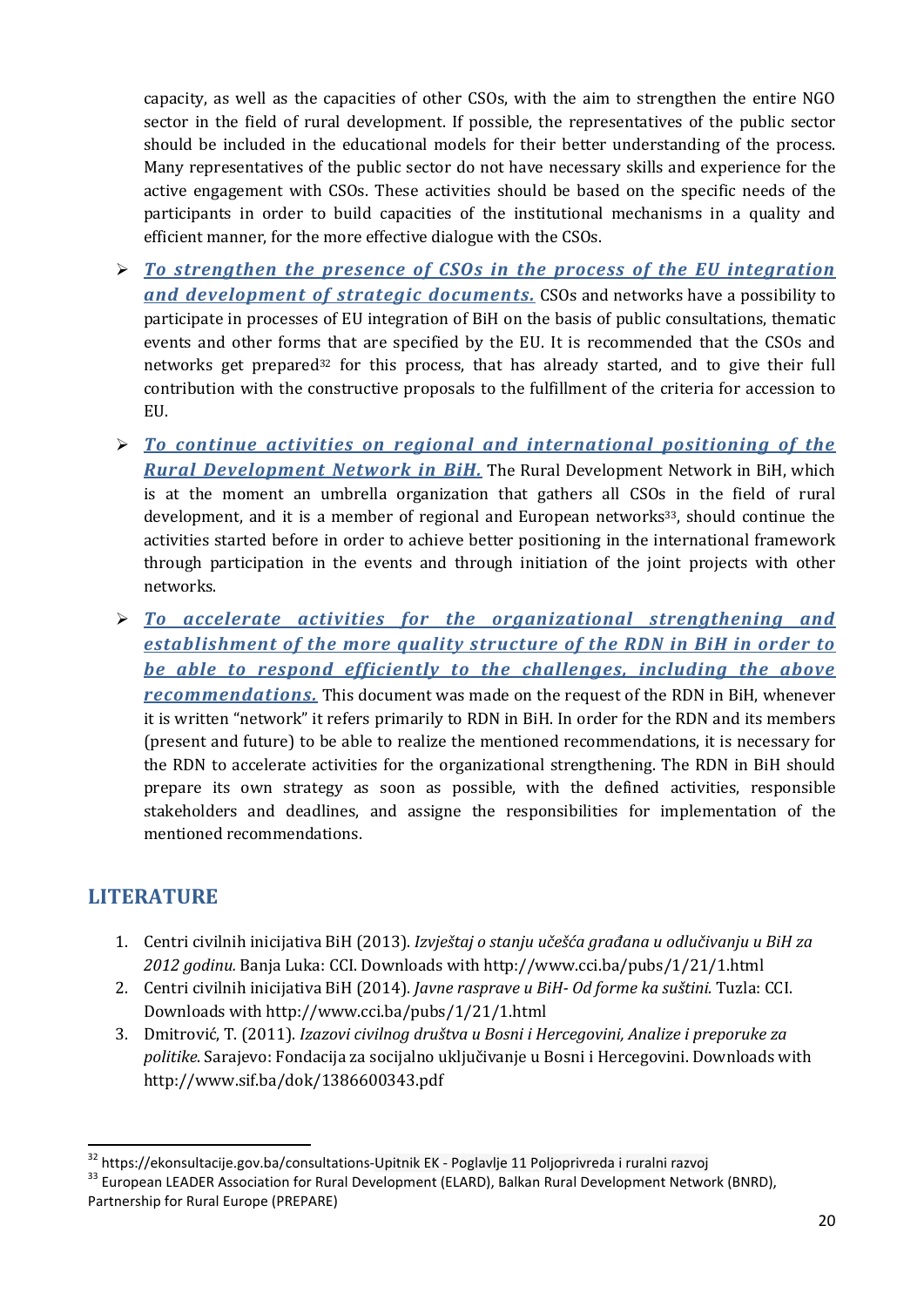- 4. European Commission (2016). Commission staff working document, *Bosnia and Herzegovina 2016 Report.* Brussels: EC. Downloads with http://europa.ba/wpcontent/uploads/2016/11/20161109\_report\_bosnia\_and\_herzegovina.pdf
- 5. Federalni zavod za programiranje razvoja (2016). *Konkurentnost Bosne i Hercegovine u 2016.* Sarajevo: FZZPR. Downloads with http://fzzpr.gov.ba/bs/pubs/32/8/konkurentnost-bosne-ihercegovine
- 6. First-Dilić, R. (1983). O pokazateljima za planiranje seoskog razvitka. *Sociologija i prostor : časopis za istraživanje prostornoga i sociokulturnog razvoja, (79-81)*, 151-165. Downloads with http://hrcak.srce.hr/119679
- 7. Hauard, M., (2008). *Slabost civilnog društva u postkomunističkoj Evropi.* Beograd: Građanske inicijative. Downloads with http://www.gradjanske.org/slabost-civilnog-drustva-upostkomunistickoj-evropi/
- 8. Inicijativa Građani za Europu (2013). *Poljoprivreda i ruralni razvoj u BiH- Preporuke civilnog društva za brži put prema EU.* Tuzla: Vesta. Downloads with http://www.vesta.ba/files/Poljoprivreda%20i%20ruralni%20razvoj\_Analiza%20i%20prepor uke.pdf
- 9. Inicijativa za monitoring evropskih integracija Bosne i Hercegovine (2015). *Reforma javne uprave u Bosni i Hercegovini.* Sarajevo: Inicijativa za monitoring evropskih integracija BiH. Downloads with http://eu-monitoring.ba/publikacije/page/2/
- 10. Lukić, A. (2010). Theorizing Rural Space. *Hrvatski geografski glasnik, 72.(2.)*, 74-75. Downloads with http://hrcak.srce.hr/64972
- 11. Lukić, R. (1971). Civilizaciona revolucija na selu. *Sociologija i prostor : časopis za istraživanje prostornoga i sociokulturnog razvoja, (31-32)*, 141-145. Downloads with http://hrcak.srce.hr/119396
- 12. Ministarstvo spoljne trgovine i ekonomskih odnosa BiH (2016). *Godišnji izvještaj iz oblasti poljoprivrede, ishrane i ruralnog razvoja za Bosnu i Hercegovinu za 2015. godinu.* Sarajevo: MVTEO. Downloads with http://www.mvteo.gov.ba/izvjestaji\_publikacije/izvjestaji/default.aspx?id=8247&langTag=sr-

SP-Cyrl

- 13. Odraz (2010). *Zajedno za održivi razvoj ruralnih područja.* Zagreb: Odraz. Downloads with http://www.odraz.hr/media/146901/leader%20prirucnikzajedno%20za%20odrzivi%20razv oj\_web.pdf
- 14. Odraz (2014). *Sudjeluju li građani BiH u procesu donošenja odluka.* Zagreb: Odraz. Downloads with http://www.odraz.hr/hr/publikacije?page=2
- 15. Puljiz, V. (1993). Ljudski faktor i ruralni razvitak Hrvatske. *Sociologija i prostor : časopis za istraživanje prostornoga i sociokulturnog razvoja, (119-120)*, 11-16. Downloads with http://hrcak.srce.hr/119769
- 16. Štambuk, M. (1990). Stanovništvo i domaćinstva gradskih i seoskih naselja. *Sociologija i prostor : časopis za istraživanje prostornoga i sociokulturnog razvoja, (107-108)*, 63-76. Downloads with http://hrcak.srce.hr/119720
- 17. Transparency International (2016). *Javne rasprave u funkciji otvorene vlasti.* Banja Luka: TI. Downloads with https://ti-bih.org/publikacije-istrazivanja/
- 18. United Nations Development Programme UNDP, (2013). *Ruralni razvoj u Bosni i Hercegovini: Mit i stvarnost* . Downloads with

http://www.ba.undp.org/content/dam/bosnia\_and\_herzegovina/docs/Research&Publications /NHDR/2013/NHDR2013/BiH\_NHDR\_Brochure.pdf?download